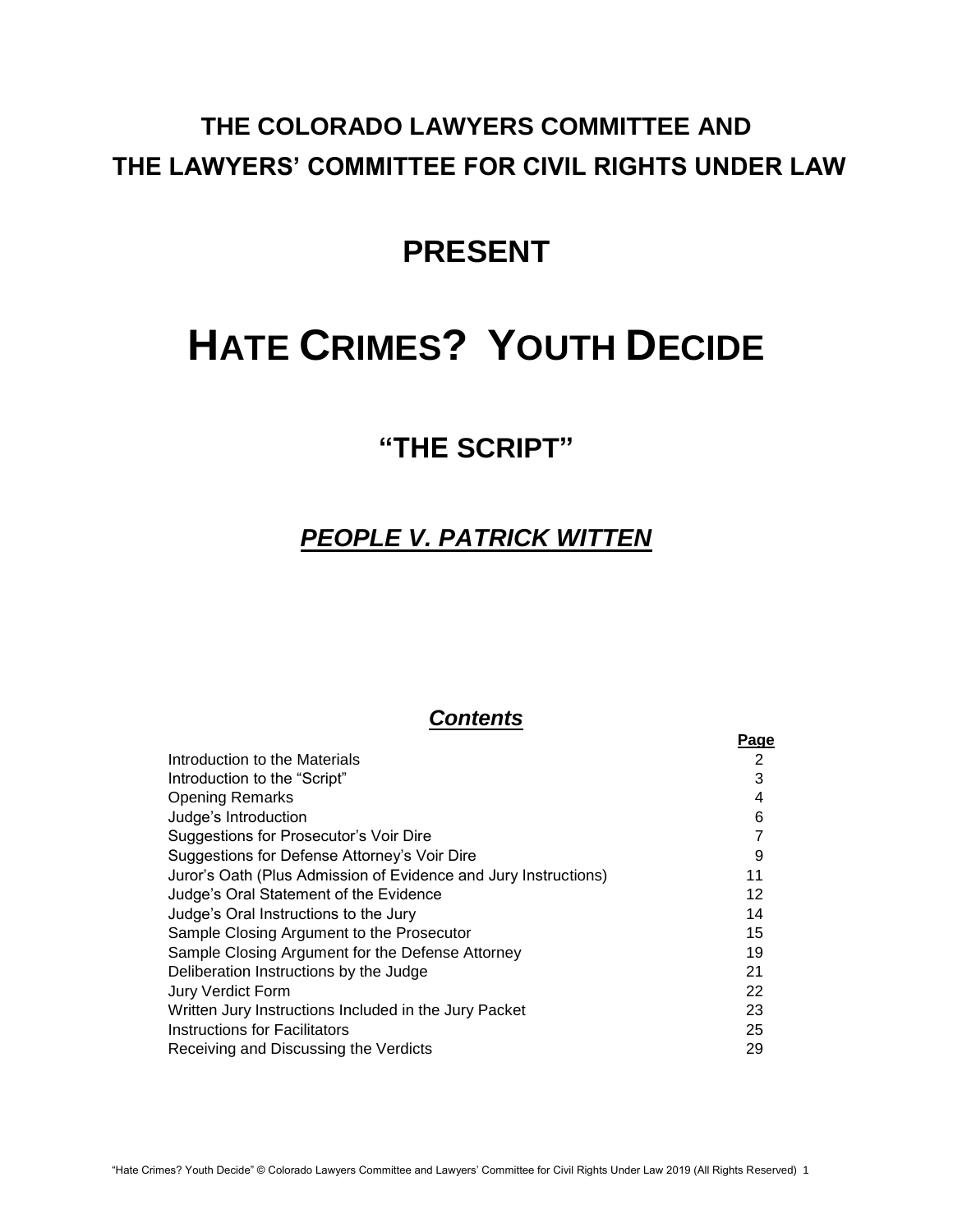# **THE COLORADO LAWYERS COMMITTEE AND THE LAWYERS' COMMITTEE FOR CIVIL RIGHTS UNDER LAW PRESENT HATE CRIMES? YOUTH DECIDE**

#### **Introduction to the Materials**

This document is one part of a package of materials that was prepared under a grant to the Colorado Lawyers Committee from the Stop Hate Project of the Lawyers' Committee for Civil Rights Under Law. Taken together, these materials allow individuals and organizations throughout the country to offer an interactive presentation to local schools and community groups which will promote the discussion of diversity and inclusion, and seek to prevent the spread of community division, racial slurs and hateful actions.

The program is in the form of a fictional trial. At the conclusion of the trial, the students (or community members) break into small "jury" groups to discuss the issues presented and, with the assistance of a facilitator, reach a verdict. The program is based on a similar program that has been offered since 1994 by the Colorado Lawyers Committee throughout Colorado.

The package of materials includes:

- **Hate Crimes Script**: *People v. Patrick Witten*. Patrick Witten, a high school student, is charged with four hate crimes against a Muslim teacher, a perceived LGBT student and others at his school (including by way of a social media threat). The script refers to four exhibits which are available upon request from the Lawyers' Committee for Civil Rights Under Law.
- **Typical Hate Crimes Statute**: The trial is based on a "typical" state hate crimes statute. Information on individual state statutes can be found at the web address below.
- A **Program Coordinator Manual** which explains how to establish a Hate Crimes Education Program, including tips on working with teachers and with lawyer and non-lawyer volunteers (who will play the roles of prosecutor, defense attorney, judge and facilitators).
- A **Volunteer Guide** which describes each part of the presentation and provides guidance about the most effective presentation techniques. This Guide is accompanied by a one-hour **Training Video** which serves as an introduction to the program for volunteers and includes tips and take-aways.
- A **Teacher Guide** which offers details on the program for teachers, including suggestions for effective classroom curriculum before the presentation. This Guide is accompanied by a short **Trailer** designed to introduce the program.
- A **Teacher Survey** which can be sent to teachers after the presentation.

Additional resources are available from the Lawyers' Committee for Civil Rights Under Law, on the Stop Hate Website, [www.8449nohate.org.](http://www.8449nohate.org/)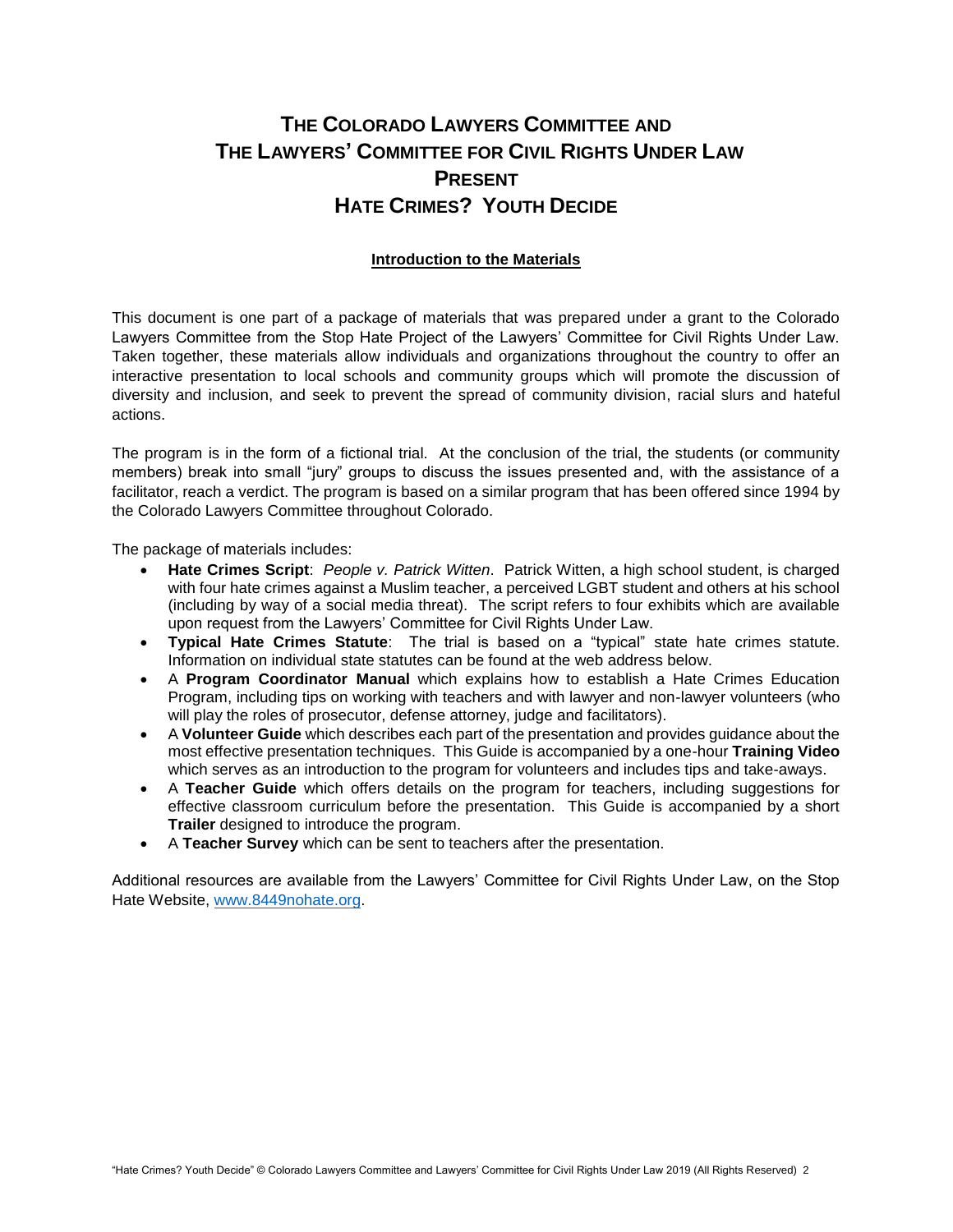### **INTRODUCTION TO THE "SCRIPT"**

This "script" is called "*Hate Crimes? Youth Decide*". It is based on a "typical" hate crimes statute similar to the Colorado Hate Crimes/Bias statute and on a similar program that has been offered in Colorado schools by the Colorado Lawyers Committee since 1994. We use the term "script" loosely, because, except for the judge's reading of The Statement of Evidence, the script is not a verbatim transcript of the fictional trial. Instead, the script outlines educational points to be covered, while allowing volunteers flexibility to incorporate their own styles into the presentation.

Here is the general schedule for the fictional trial:

- Opening Remarks and Judge's Introduction: 8-10 minutes
- Prosecutor Voir Dire: 15 minutes
- Defense Voir Dire: 15 minutes
- Judge gives jurors the Oath: 2-3 minutes
- Judge reads The Statement of Evidence and Oral Jury Instructions: 5-7 minutes
- Prosecutor Closing Argument: 12-13 minutes
- Defense Closing Argument: 15 minutes
- Prosecutor Rebuttal Closing: 2-3 minutes
- Jury Deliberations: until 20-30 minutes remain
- The Verdicts and Lessons Learned: the final 20-30 minutes

This schedule can be modified if you are under time constraints.

**NOTE**: Some of the language in this presentation may be offensive to individual students. Before you begin the presentation, make sure you have discussed this with the teacher. Some schools permit students who are bothered by the presentation to leave the classroom. Make sure the teacher is aware of this issue and has made appropriate accommodations for students, if necessary and if permitted/required by school policies and practices.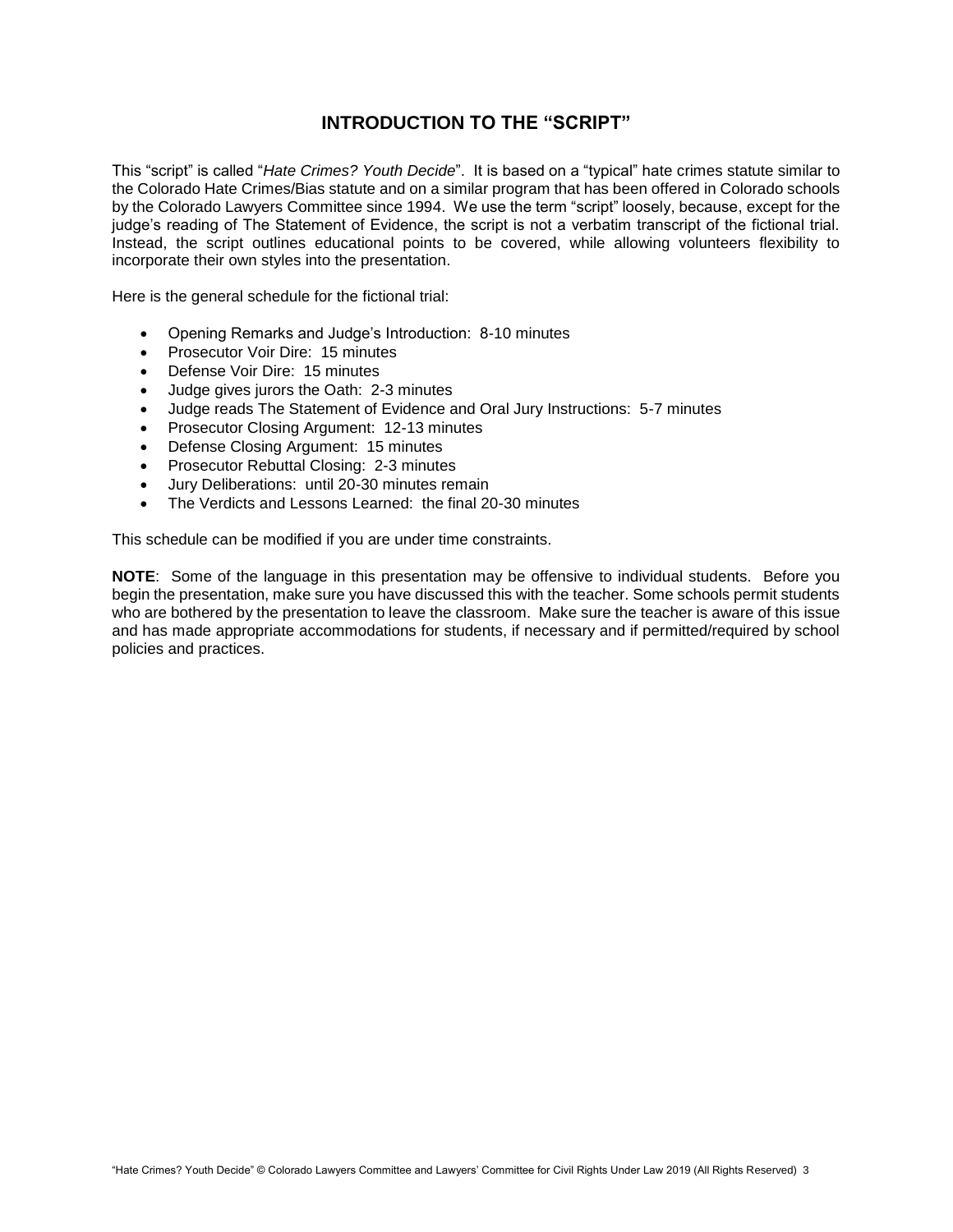### **OPENING REMARKS**

#### **INTRODUCTION**

Introduce the sponsoring organization and your work as a pro bono attorney/volunteer.

#### **Stereotypes**

Without going into too much detail about the program, tell the students you want to start with an exercise. Tell the students you are going to give them a name, and you want them to shout out the first words that come to their mind about that person. Give the students a gender-neutral name that will sound unremarkable to them, like "Avery" or "Pat" and ask about that person – what do they look like, how do they dress, what sports/activities do they like to do. They will probably have generic, sometimes nonsensical, responses to that name, but not be able to proffer much. Then tell the students you are going to reverse the exercise and describe certain jobs and ask them to tell you something about the person who has that job – their gender, age, interests, income level, neighborhoods, etc. Discuss several of the follow jobs: Engineer, Nurse, Pro Basketball Player, Fashion Designer, Chef, Plumber, Race Car Driver, Harley Davidson rider, Librarian. Listen for any students assuming the gender, race, age or other characteristic of the person and ask about that assumption. Tell them you can handle anything, you've heard it all, and no one will get in trouble for any answer.

Ask the students what they just did – they usually will quickly figure out they are stereotyping. Briefly discuss how stereotyping is common and how it might make the person they are stereotyping feel (e.g., belittled, fearful, alienated), particularly when it is a negative characteristic. Tell them to remember that feeling, because it will be a constant theme through their experience during this presentation.

#### **Dedication**

*This presentation is dedicated to all individuals and communities affected by hate incidents and hate crimes.*

#### **Warning: [PLEASE READ THIS VERBATIM TO THE STUDENTS]**

You will see some offensive language as part of this trial, including racial slurs and insults. We do not use these words in our materials because we think they are acceptable, but rather to make the trial more realistic. We do not approve of the use of these words and they are banned by your school's rules for good reason. We make an exception to our policy about the use of hate speech for this fictional trial program, because we believe that this program is that important. These deplorable words or symbols are the frequent tools for people who commit hate crimes, and using them is an attack on our whole community, and not just the individual.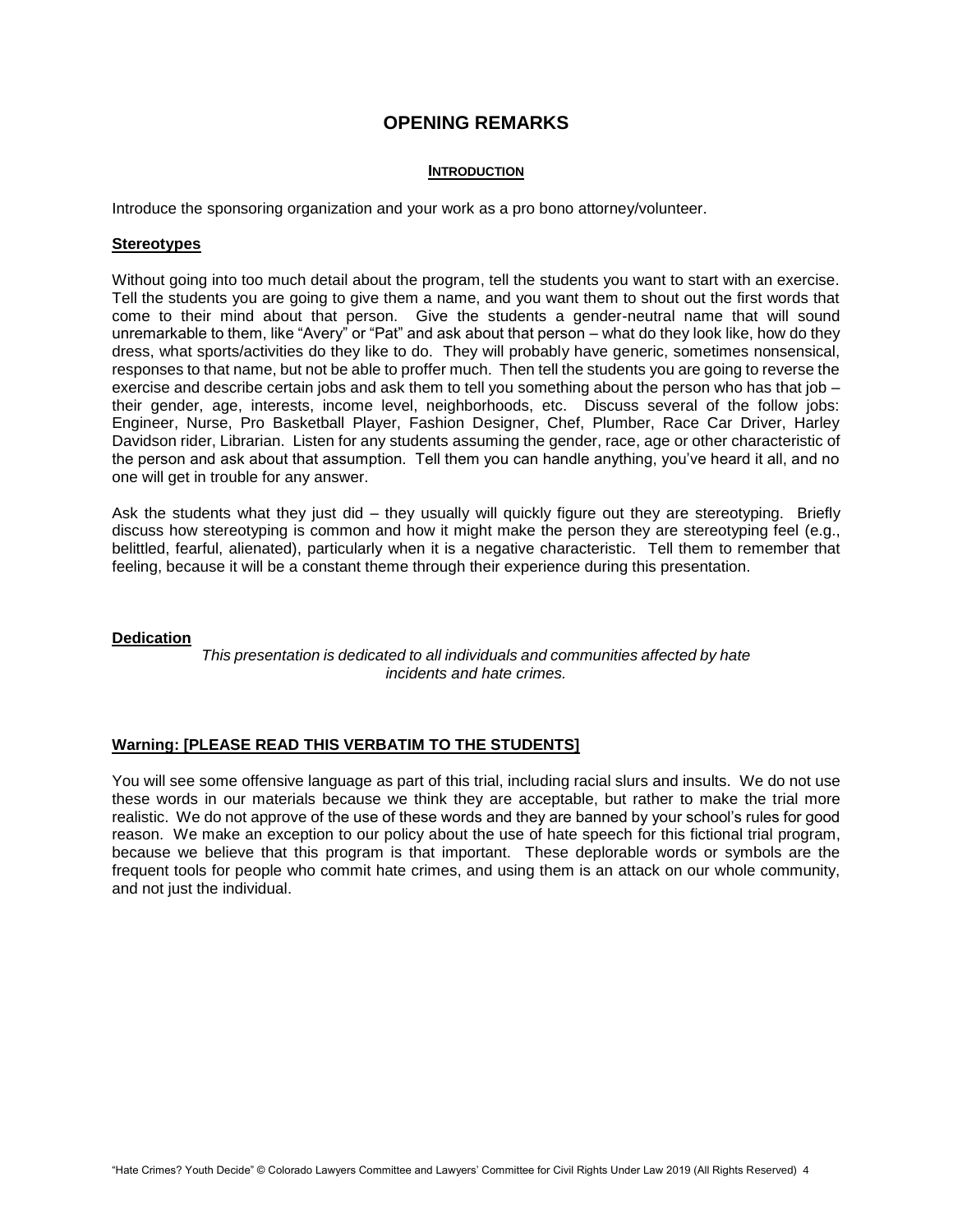#### **DESCRIBE THE TRIAL**

You will be participating as jurors today in a fictional trial. The case you will hear will be a criminal case, not a civil case. It is important to understand the difference. In a civil trial, someone can be ordered to pay money or to stop illegal speech, but the person would not go to jail or be charged with a crime. Today's presentation is about criminal law, which means the defendant is charged with a crime and you, the jury, will decide if he is guilty of that crime. If you find he is guilty, he may be sentenced to prison.

**The Trial.** In this case, a high school student named Patrick Witten has been charged with four counts of violating the state Hate Crimes Law. The prosecutor (the lawyer for the government) will argue Patrick is guilty of all the criminal charges; the defense attorney will argue Patrick is not guilty. The judge will read and instruct you on the evidence in the case. You will be the jurors.

**The Jury.** As the jury, you will decide today if the Patrick Witten is guilty or not guilty of committing hate crimes. All criminal defendants have a right to a fair and impartial jury made up of their peers. So, just like a real trial, we will start with what is called "voir dire", which is asking questions of the jury. The prosecutor and defense attorney will ask you questions to determine whether you will be a fair juror in this case. For example, if you were the victim of a crime last night, you might not be very fair in this case, where someone is being charged with a crime. And that's ok; we are all affected by what we experience in life. In a real trial, the judge would excuse you. You might not be a fair juror in this case, but you might be a fair juror for another type of case. You will see that the lawyers' questions are designed to get a feeling of who you are, and what thoughts and decisions you might have in this case. Please answer their questions – it is nothing more than a discussion of your experiences and opinions; it is not a test that you will be graded on and will not affect whether you will participate as a juror today.

**Jurors' Oath.** After the lawyers finish their questions, just like in a real trial, the judge will swear you in as jurors. This means that you will take an oath to consider all the evidence fairly and apply the law as written, to render a verdict.

**The Evidence and Jury Instructions.** Next, the judge will read you the evidence in the case and give you certain orders and instructions. Instead of bringing in the defendant, Patrick Witten, and other witnesses to testify, which would make this trial last for several days, the prosecutor and the defense have agreed to the facts; they have agreed to what happened. Just like in a real trial, you need to pay very close attention to what the judge reads, because you will not have the opportunity to ask the judge to re-read the facts.

**Closing Arguments.** After you hear the evidence, the attorneys will have a chance to argue how you should interpret the facts and the law: the prosecutor will argue that Patrick Witten is guilty of each of the four charges; the defense will argue he is not guilty. The prosecutor will have the last word, because the prosecutor has the burden of proving the defendant guilty. What is the defendant Patrick Witten presumed to be? (Presumed innocent.) What is the burden of proof? (Beyond a reasonable doubt.) The defense does not need to prove anything.

**Jury Deliberations.** After the closing arguments, you will move into small jury groups to discuss the trial and reach your verdict. A volunteer will help you with the process.

**The Verdicts.** After you have reached your verdicts, we will get back together as one group to hear all the verdicts and discuss the trial, the hate crimes statute and how each of you can protect your community against hate incidents.

**Final Note.** The model hate crimes law in this case is based on real laws, and the attorneys will be making the same arguments they would make if this case were in a courthouse. The facts presented in this trial are based on real events--things that happen in our communities--and experiences many people have faced because of the way they look, who they like, what they believe in, or the color of their skin.

The judge will now introduce the lawyers.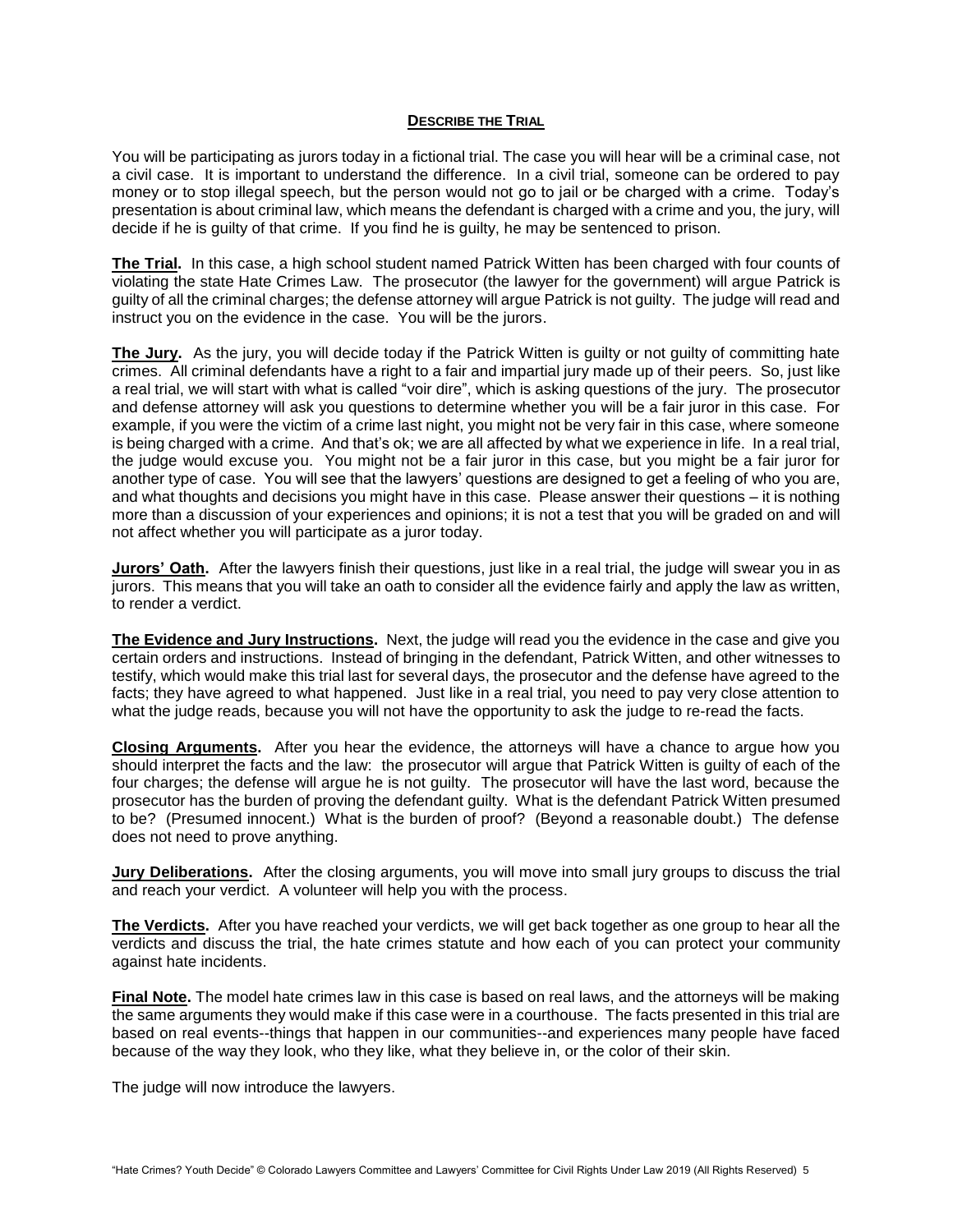# **JUDGE'S INTRODUCTION**

Ladies and Gentlemen:

The case we are about to try is a criminal case.

The prosecutor in this trial representing the People is Mr./Ms.

The defendant or the accused in this case is Mr. Patrick Witten. He is being represented by Mr./Ms.\_\_\_\_\_\_\_\_\_\_\_\_\_\_\_\_\_\_\_\_\_\_\_\_\_\_.

The attorneys will now ask you some questions as part of the jury selection process.

Please be truthful and candid in your responses to the attorneys' questions.

Mr/Ms. \_\_\_\_\_\_\_\_\_\_\_\_, you have [15 minutes]. [Give each side a 2-minute warning.]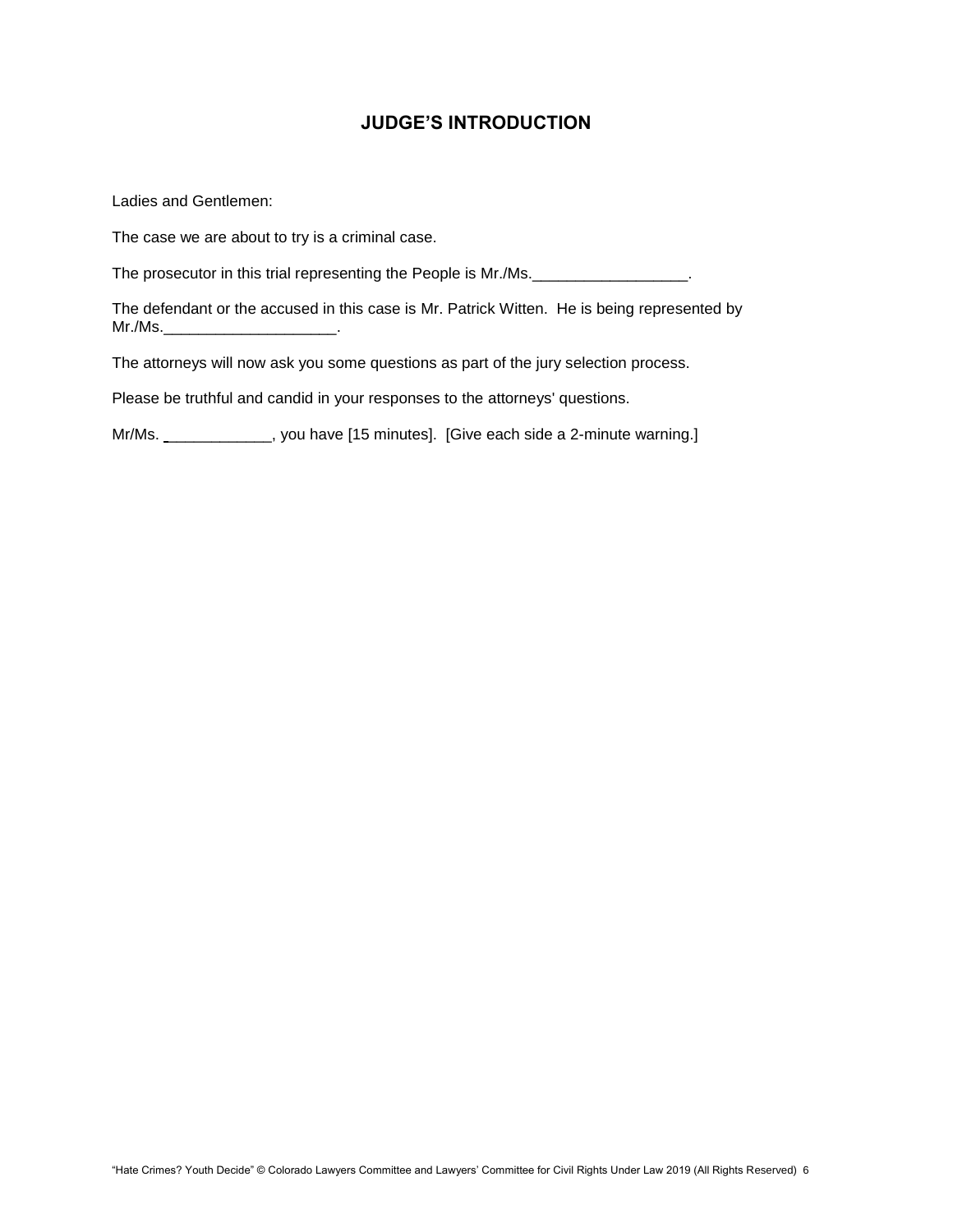# **SUGGESTIONS FOR PROSECUTOR'S VOIR DIRE**

The Defendant in this case, Patrick Witten, has been charged with committing hate crimes. What do you think of when someone says, "hate crime"?

- Has anyone here been the victim of a hate crime or know someone who has been the victim of a hate crime? Tell us what happened.
	- o How did that make you / him / her feel? Intimidated? Harassed? Lonely? Embarrassed? Wondering what might happen in the future?
	- $\circ$  [If no victims or stories, ask them to imagine being truly hated, not just teased, because of their skin, hair, eyes, accent, religion, name, people they liked, the way they talked, a learning disability.]
	- $\circ$  Also ask them if they can think of hate crimes in the news like the Pittsburgh synagogue shooting, or the Orlando night club shooting [or other local hate crimes in the news].
- Does anyone here think that being scared, intimidated or harassed is not suffering a real injury?
- Can words alone intimidate? Harass? Put someone in fear? How? Give me some examples.
- How are victims of hate crimes/hate incidents affected differently than victims of more generic crimes? (Can't change their characteristics; makes them feel ashamed or wanting/needing to blend in instead). Why does a victim assaulted while being called racial slurs hurt differently than a victim in any other type of assault? How long can injuries from a hate crime last? (Compare a bruise or broken arm to mental and emotional distress, which can last much longer).
- Do you think others with the same characteristics as the victim might also feel fear, intimidation, or harassment if they witness or learn about the racial crime? (Helps explain how this affects entire communities). This is a crime with broader impact.

Why is there a hate crime law when we already have laws that cover assault, vandalism, etc.?

- For example, damage to property is vandalism. Isn't it enough that we have a law against vandalism?
- Who is hurt by a hate crime? Is it only the victim or also the community too?
- Do hate crimes send a message to the victim that they are not wanted in the community and that everyone who is like the victim is not wanted in the community either?

Can you say anything you want, anytime you want, anywhere you want, to whomever you want?

- Can you shout fire in a crowded auditorium, knowing you will cause panic when there isn't a fire?
- Can you say anything you want in a text?
- Can you post anything you want to Instagram or say whatever you want in the comments of someone else's post?
- What are some types of things you are not allowed to say in public? [Categorize student's answers where appropriate as: Fighting Words, Offensive Words, True Threats and Incitement.] These are some of the limits to the right free speech.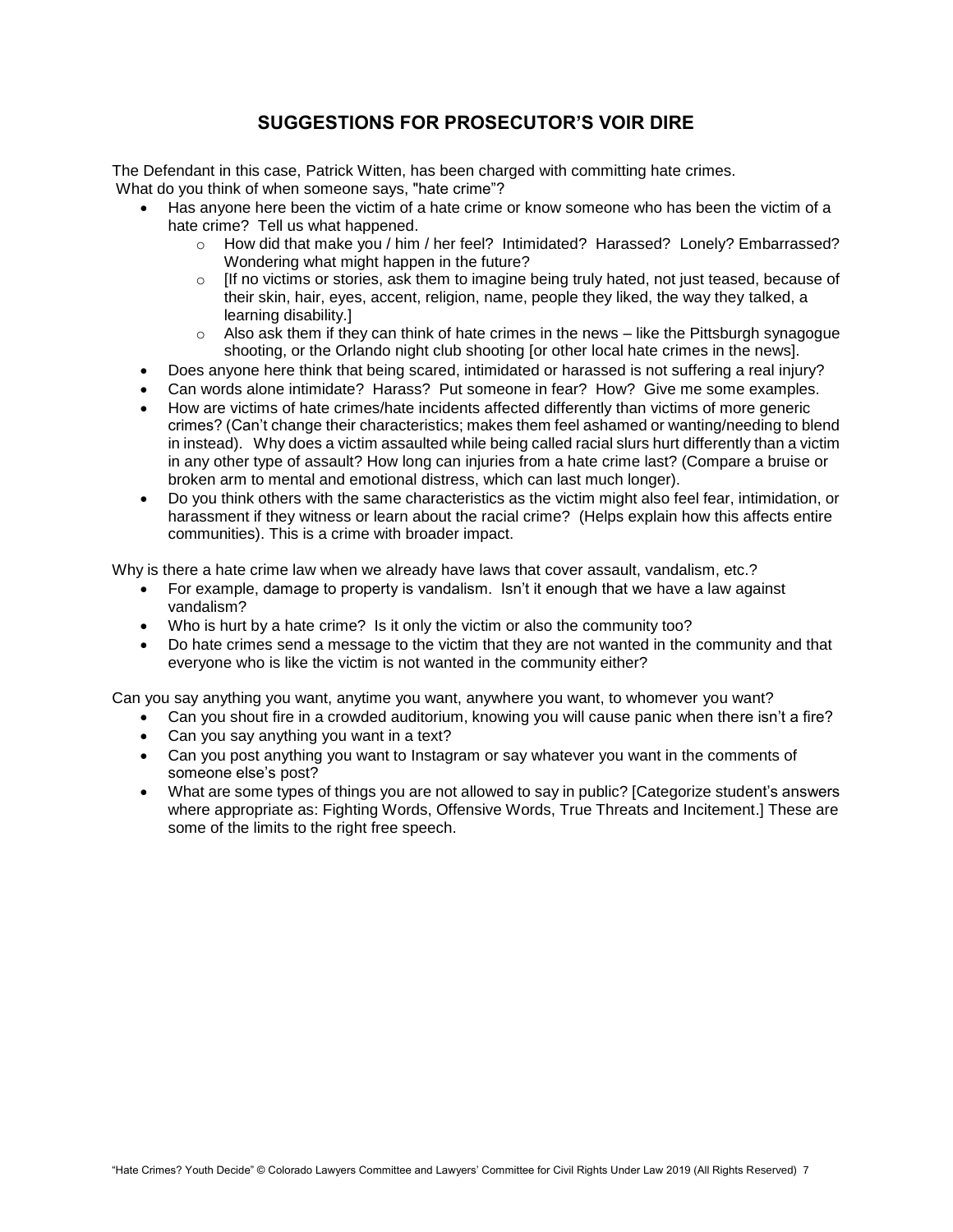Ok, so we know there are limits on our right to talk and express ourselves. What about actions?

- Who has ever been disappointed or mad about something? We all have, right? How do you act when you are mad? [usually these stories involve parents, siblings, classmates or friends].
- Is it OK to hurt someone or damage their property because you are mad? Can you say, "Well, I was just mad" and be excused? We don't punish people just for being mad, right? We don't punish them for their feelings or beliefs, right? But we do punish them if they act out on their anger or beliefs in a way that hurts people or property, right? We do punish people for their harmful actions, right?

Let's talk about intent.

- What if I crumple up a piece of paper and toss it in the direction of the trash can and it hits the defense attorney? What was my intention?
- Does your answer change if you know that the defense attorney took my parking spot this morning and I'm mad at him/her?
- Does it change if I call the defense attorney a name?
- Does it change if the name I call the defense attorney is a racial slur?

The court will instruct you on the law, and you are not responsible for sentencing. Can you swear to follow the law as written and instructed by the judge? Even if you disagree with the law?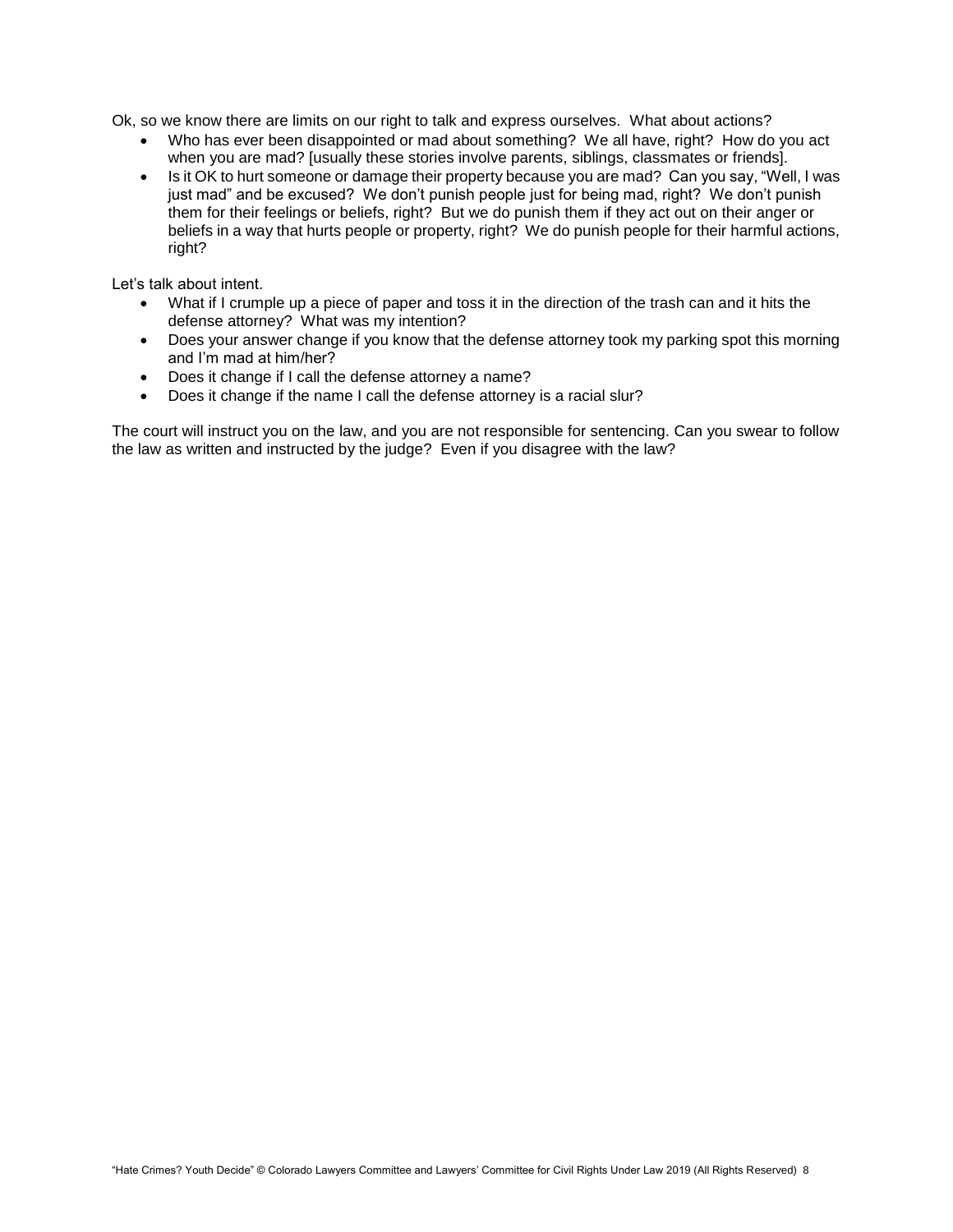# **SUGGESTIONS FOR DEFENSE ATTORNEY'S VOIR DIRE**

This case involves First Amendment issues.

- What is the First Amendment? What does it protect [speech, assembly, press, religion].
- There is a famous quote about the 1st Amendment: "I might disagree with what you say, but I will defend to the death your right to say it." Do you agree with the idea that in this country we get to express our opinions? Why? [Promotes the free and open exchange of ideas.]
- If you didn't have the right to free speech, what are some things you could not say? [Couldn't disagree with someone in authority.]
- [Consider starting by saying you are going to read some words out loud, and that you want them to tell you if it should be illegal to say such things – then read lyrics from a song, movie, book, magazine, or other source of obscene, offensive language.] Should this be forbidden?

Let's talk about our right to protest in this country, or in the actual words of the First Amendment, "the right of the people peaceably to assemble."

- Has anyone been involved in a protest? It doesn't have to be formal or big; it can be any type of protest. Tell us what you did.
- Was it a peaceful protest…did you advocate violence or non-violence?
- Do you value the right to protest? Why?
- Can we protest against popular opinions? Put another way, can we protest in support of things that others might not agree with? (e.g., Can a white supremacist peacefully protest at an equal rights parade? Can gun owners peacefully protest at a gun control rally?)

This case involves charges of prejudice.

- What does it mean to be prejudiced?
- Just because you hate someone who isn't like you, is it a crime? Why not?
- The case will invoke strong reactions it involves very offensive language, including racial and ethnic slurs. Even though my client Patrick Witten used racial slurs and other derogatory labels, he is entitled to an unbiased jury.
- Can you be unbiased even if you are offended by the language he uses?
- Can you set aside your emotion…your prejudice…and judge him based on the law and not on whether you like him? It might not be easy for you to do, but can you do it?
- Would you want to be treated the same way if you were charged with a crime? Would you want to be judged on the law and not on whether someone on the jury liked you? Would you want your criminal trial to be a popularity contest?
- Does the fact that Patrick Witten used offensive language automatically make him a criminal, no matter what? Why not?

Has anyone here ever gotten mad and said or done something that they regretted?

- Have you ever gotten into a fight with their brother or sister…or parents and called someone a name? Did that make you a bad person?
- If you called someone a name because they wore glasses, does that mean you hate everyone with glasses? Would it make you a criminal? Why or why not?

Patrick Witten is presumed innocent.

- How many of you and be honest tend to presume that someone charged with a crime is guilty?
- Is everyone okay with the fact that the defendant does not need to prove anything? That the burden of proof is on the prosecution?
- Do you agree that if you have a reasonable doubt about the case presented by the prosecution, you must find Patrick Witten not guilty? Even if you don't like him or the things he said or did?
- If you were charged with a crime, would you want to be presumed innocent?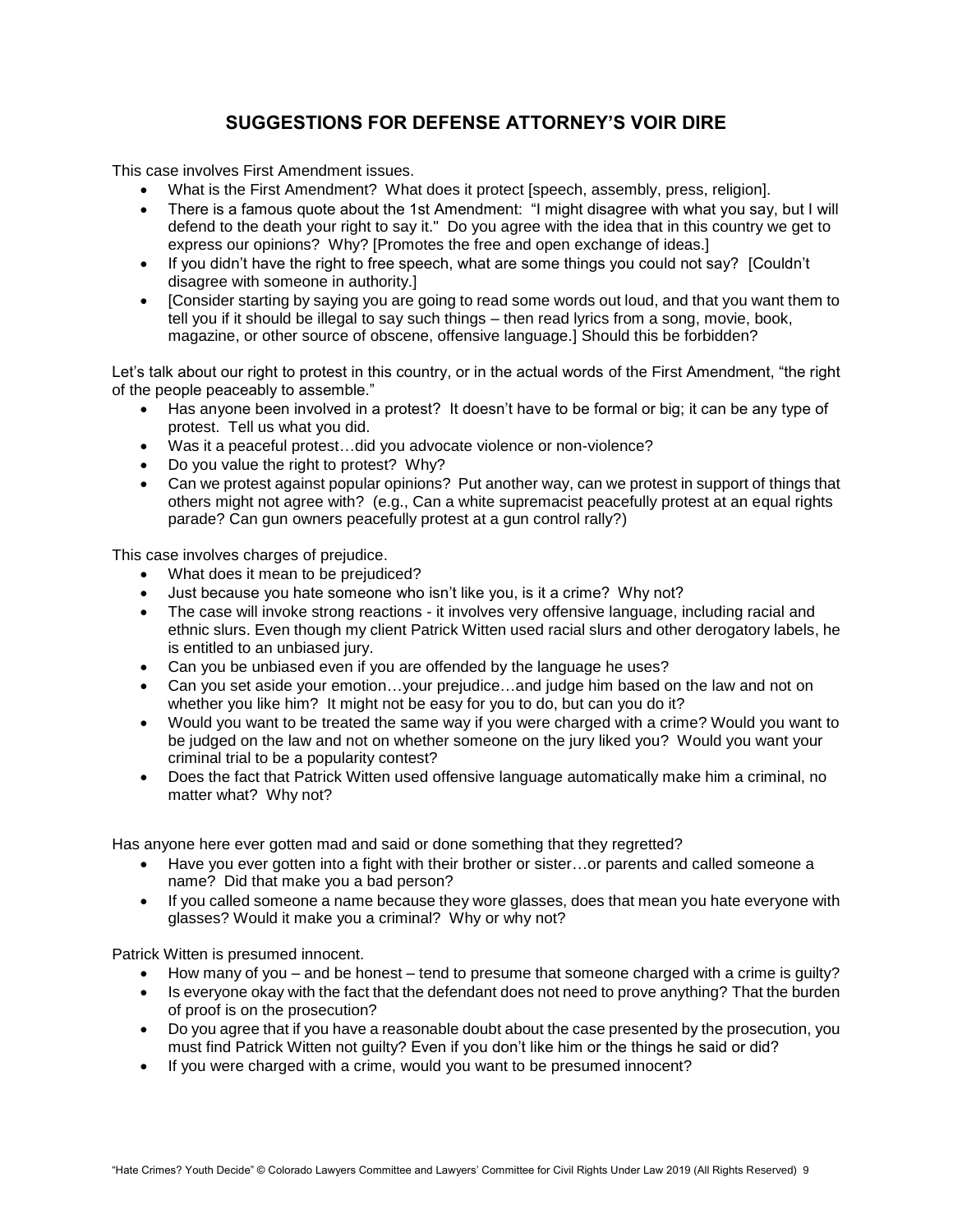### **JUROR OATH**

#### **(PLUS ADMISSION OF EVIDENCE AND JURY INSTRUCTIONS)**

"Mr./Ms. [prosecutor], do you have any objections to the jury panel?"

"Mr./Ms. [defense attorney], do you have any objections to the jury panel?"

"Mr./Ms. [prosecutor], do you have any objection to admitting the exhibits into evidence? Do you have any objection to the jury instructions?"

"Mr./Ms. [defense attorney], do you have any objection to admitting the exhibits into evidence? Do you have any objection to the jury instructions?"

Ladies and gentleman, you have been selected as jurors in the case of *People v. Patrick Witten*. Please raise your right hand for me to administer your oath as jurors:

"Does each and every one of you promise under penalty of law to be a juror who is fair and impartial, and to render your verdict on the evidence according to the laws of this State?"

[Print the jury form and jury instructions (pp 22-23) and the exhibits (available separately). You can clip/staple the exhibits and jury instructions together before you distribute them. Number each set of materials, so you can be sure that you collect all of them at the end of the presentation.]

"Bailiffs, will you please distribute the evidence and law packets to the jury. Thank you."

[Before you start the next section, give the students a minute or two to look at the exhibits. When they've had a chance to look at all the exhibits, move to the next page.]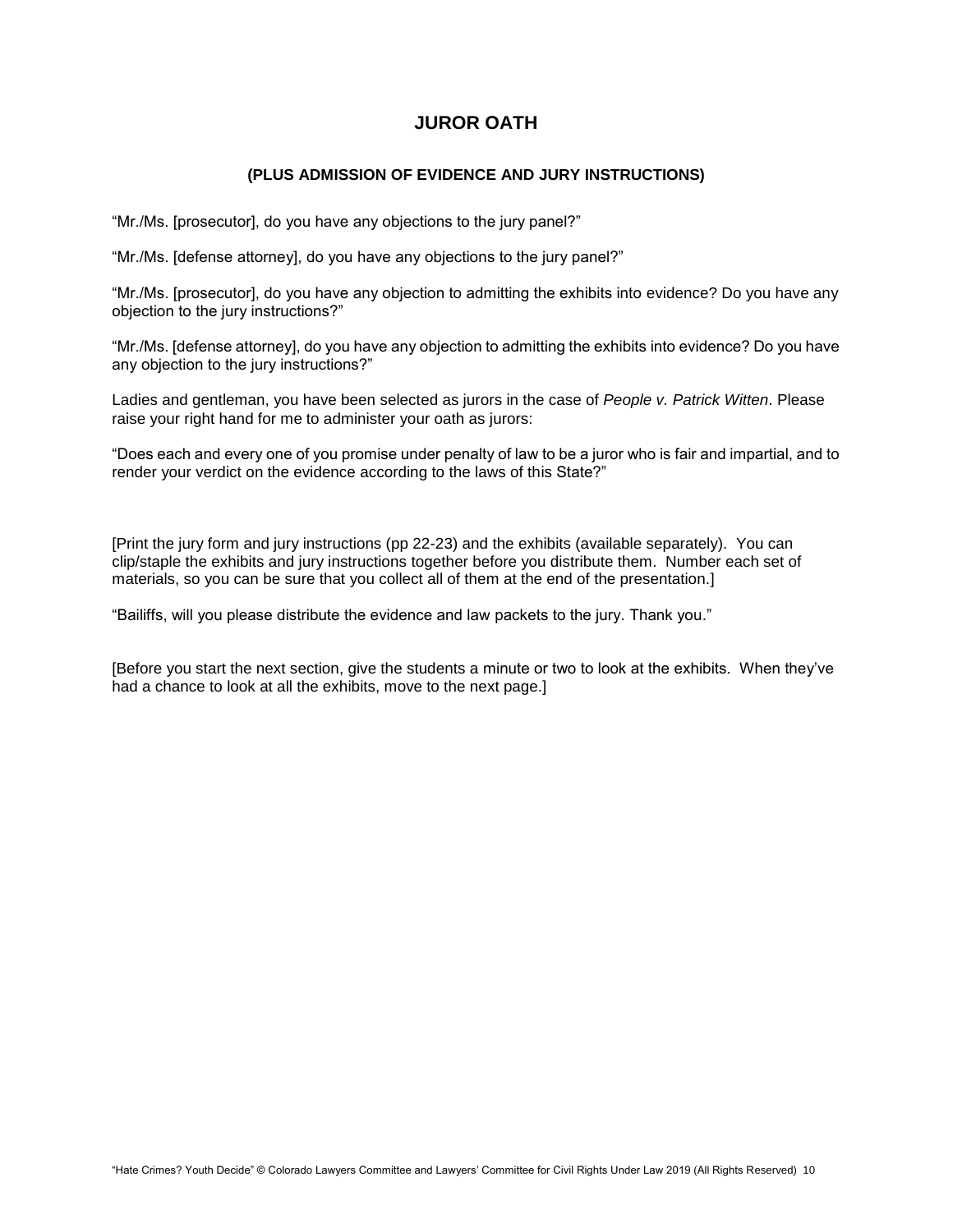### **JUDGE'S ORAL STATEMENT OF THE EVIDENCE**

#### I will now read you the evidence in this case. **Before I do, I want to remind you that you will hear some very offensive language. We do not approve of the use of these words and they are banned by your school's rules for good reason. We make an exception to our policy about the use of hate speech for this fictional trial program, because we believe that this program is that important.**

Here is what happened. Please pay close attention because this is your only chance to hear the evidence you will use to decide your verdicts. You may look at the exhibits, but you must listen carefully to me while I read the facts.

On May 1st, Dr. Mohamed Mustafa, head of the Math Department at \_\_\_\_\_\_\_ [*say name of the high school you are in or the high school in the area*] in \_\_\_\_\_\_\_\_\_\_\_ [*Your State*], announced he had chosen a senior, Ms. Kate Bradley, as "Math Student of the Year." The recipient of this award receives a \$20,000 scholarship for college and a personal recommendation for college applications from Dr. Mustafa. Dr. Mustafa, who is Muslim, received his bachelors, masters and doctorate degrees from Harvard, and the students he chooses each year have gone on to distinguish themselves in mathematics. Everyone knows Dr. Mustafa has been a popular and very active supporter of civil rights for all people.

Patrick Witten, a Caucasian senior at the high school, has coveted this award since he was a freshman. Over the last four years, he worked very hard to distinguish himself in Dr. Mustafa's eyes. He earned straight A's in math every semester. He worked 10 hours a week after school for the last three years tutoring his fellow students. Witten is on the yearbook staff and has done everything possible to be named "Math Student of the Year." But Dr. Mustafa chose Kate Bradley, whom Patrick Witten perceives is lesbian.

Upon learning the news on Wednesday, Witten became extremely angry. Ignoring the fact that Kate Bradley had the same grades, and worked just as hard to win the award, Witten was convinced Dr. Mustafa chose Bradley solely because of her perceived sexual orientation. Witten went home full of hate and bent on "getting even" with Dr. Mustafa and Kate Bradley. But before he went to sleep Wednesday night, he went shopping for materials.

The next evening, Thursday night, at 10:00 p.m., Witten used his yearbook staff access to log into the school's Instagram account. During the year, he had seen many people taunting and bullying Kate Bradley on social media and at school because they thought she was gay. Patrick posted a picture of Kate Bradley's house, "tagged" her on the post, and included a homophobic slur in the caption followed by this message: "12:00 Midnight, Go To 3961 Orion Lane and THROW ROCKS at Kate Bradley's House to Make Her Leave!"

After he finished his post, Witten drove to Dr. Mustafa's house, parked around the corner, and quietly walked up to his front porch. Witten put an unloaded replica assault rifle which he had purchased the night before next to the garage door where it could be seen by others and by Dr. Mustafa in the morning when he left for school. Witten also took a red spray paint can from his pocket and painted "Muslim Terrorists Go Home" on Dr. Mustafa's garage door, covering the entire door with permanent paint. Patrick then drove over to Kate's house at 3961 Orion Lane, and at 12:00 midnight, met up outside her house with the usual group of bullies.

Around the same time, Kate saw the post on the school's Instagram account, told her parents, and called her friends. They had seen the post too. While Kate's parents were on the phone calling the police, a rock thrown by someone shattered one of the front windows. Kate heard several cars peeling out and driving away. Kate and her friends decided to stay home from school the next day, even if it meant missing the assembly scheduled that day to announce student awards, including Kate as "Math Student of the Year."

Early Friday morning, Dr. Mustafa walked out his front door towards his car and was startled to find what appeared to be a real gun next to his garage door. He looked to his right and saw the red spray-painted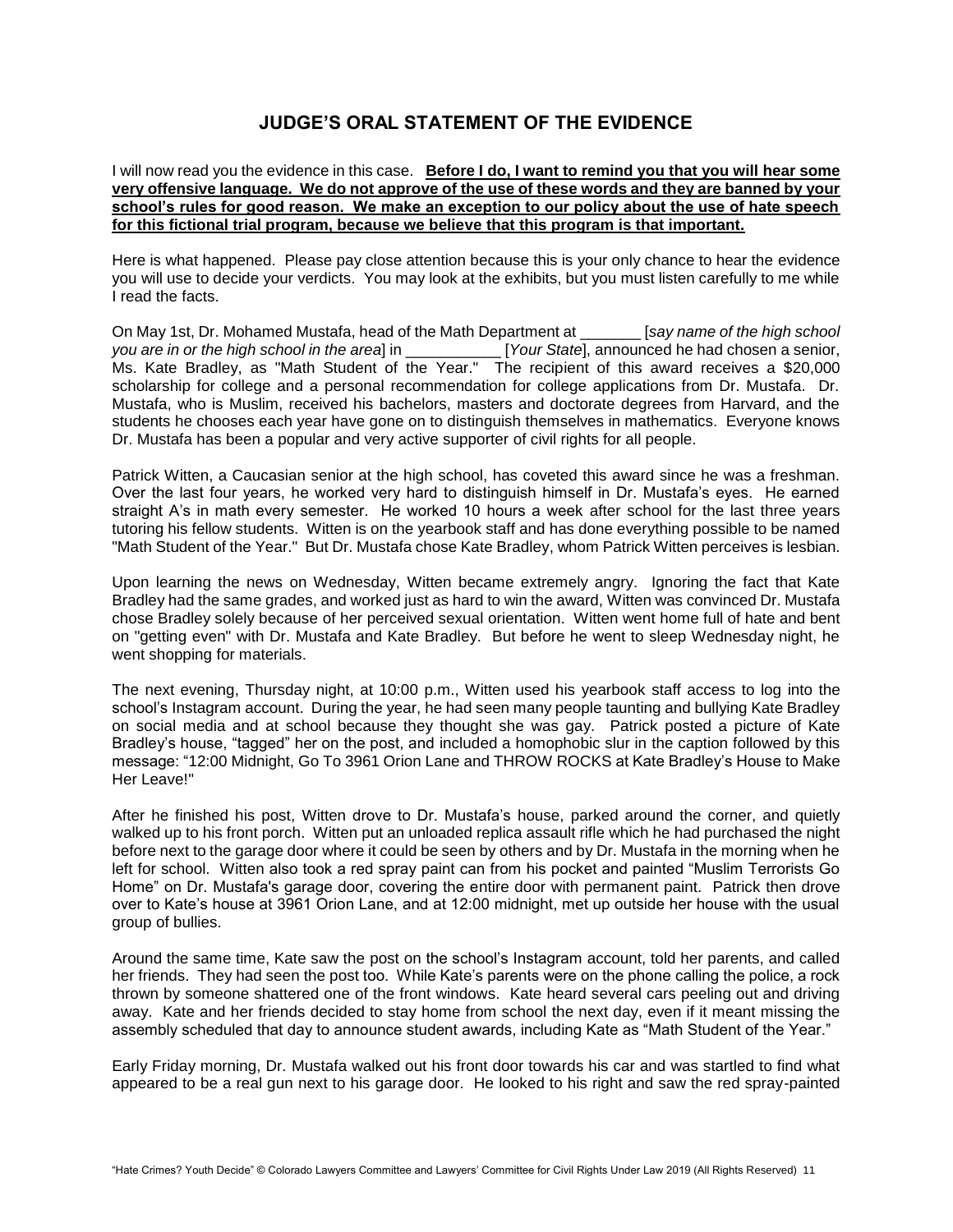message on his garage door. He quickly looked around, but did not see anyone. He hurried back inside and locked the door behind him, not knowing who had done these things or why.

At 10:00 a.m. on Friday morning, as students were filing into the auditorium for the assembly, Patrick Witten stood outside handing out flyers that began with a list of racial, religious, LGBTQ and other slurs and insisted that those groups are "getting awards and privileges because some people think we need to coddle everyone who is inferior." The flyer tells students to "boycott the award ceremony and protest for the resignation of the Anti-American Dr. Mohamed Mustafa" if they are sick of it too.

After reading one of the flyers, a group of Hispanic students surrounded Witten so that he could not escape. One of them yelled, "You trailer trash redneck! We should beat your face in!" Witten, who thought the Hispanic students were about to "jump" him, pushed Jorge Rodriguez, one of the Hispanic students who had yelled at him. Many students who were standing nearby yelled at Witten and the Hispanic students to stop, and found some teachers to stop the fight. The police arrived and arrested Witten. Jorge Rodriguez was treated for bruises caused by Witten pushing him into some lockers.

Ladies and Gentlemen, that is the evidence…the only evidence…in this case. The prosecutor has charged Witten with four counts of committing a hate crime.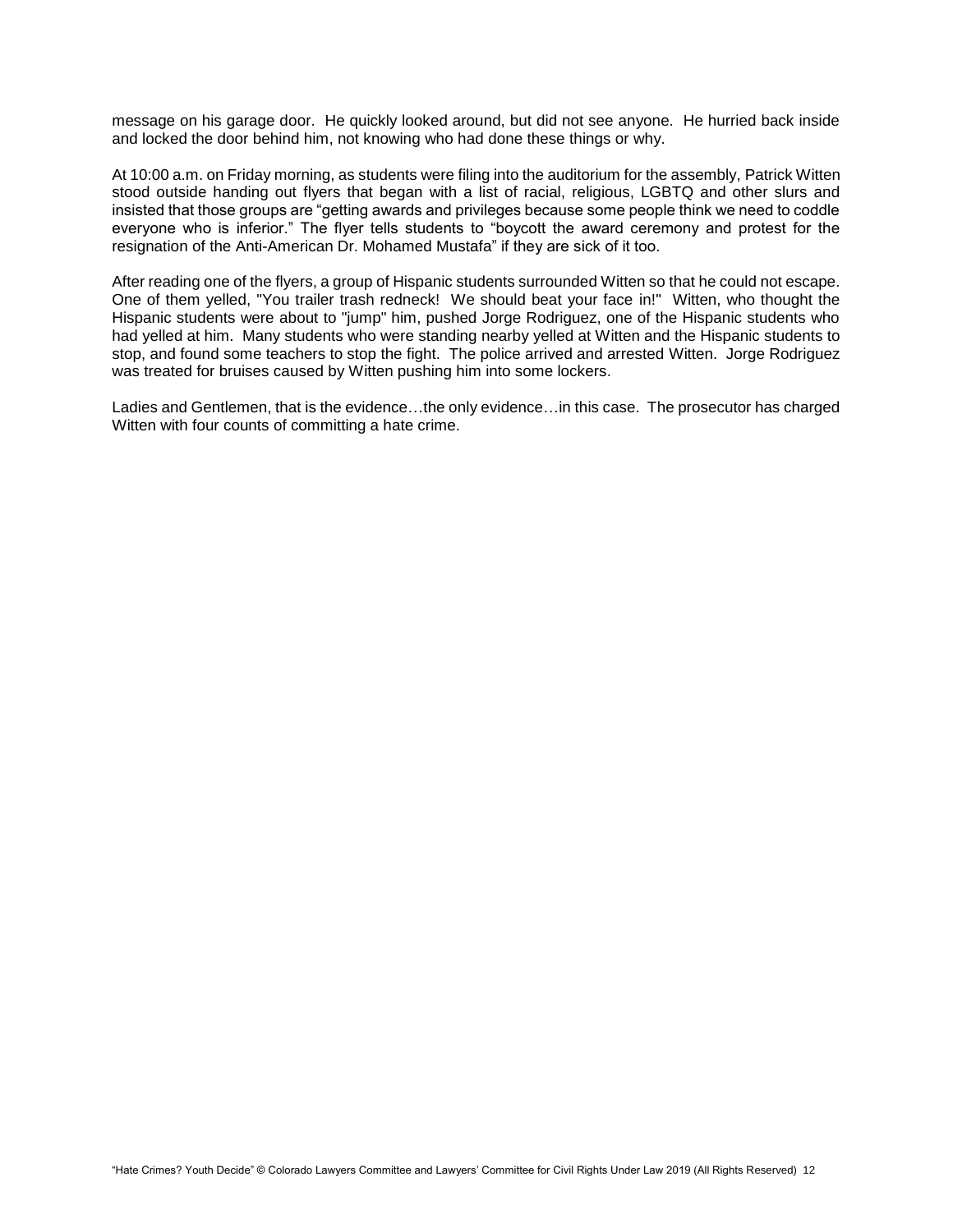### **JUDGE'S ORAL INSTRUCTIONS TO THE JURY**

Now that you have heard the evidence, you will use the law–-the jury instructions–-in your deliberations to decide whether Patrick Witten is guilty or not guilty. As a member of the jury, you are to decide whether the prosecution proved Patrick Witten guilty beyond a reasonable doubt as to the following:

- Count 1: Did Patrick Witten commit a hate crime when he put the unloaded replica assault rifle next to Dr. Mustafa's garage door and spray painted "Muslim Terrorists Go Home" on the garage door?
- Count 2: Did Patrick Witten commit a hate crime when he posted on the school's Instagram page a picture of Kate Bradley's house, "tagged" Kate on the post, and included a homophobic slur with the message "12:00 Midnight, Go To 3961 Orion Lane and THROW ROCKS at Kate Bradley's House to Make Her Leave!" and then met up outside her house with the usual group of bullies?
- Count 3: Did Patrick Witten commit a hate crime when he handed out the flyers as students were walking into the assembly?
- Count 4: Did Patrick Witten commit a hate crime when he pushed Jorge Rodriguez?

Each count represents a separate and distinct offense. This means you can find Patrick Witten guilty on all counts, some counts, or none of the counts. You must decide each count separately.

You must follow all of the rules of law stated in the written jury instructions. Even if you disagree or do not understand the reasons for some of the rules, you must follow them.

Now the attorneys will give their closing arguments.

[CLOSING ARGUMENTS: A total of 15 minutes for each attorney]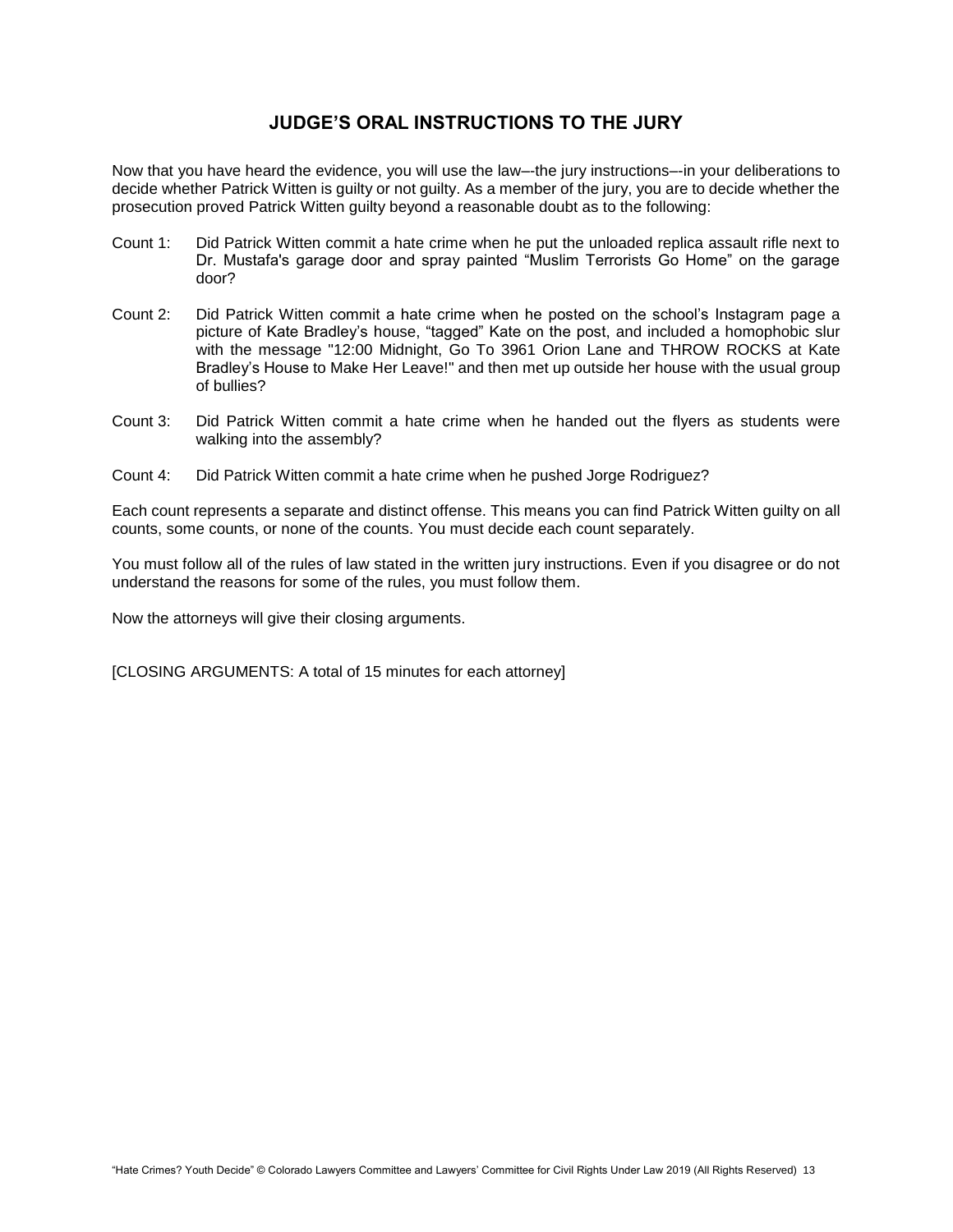# **SAMPLE CLOSING ARGUMENT FOR THE PROSECUTOR**

#### **You will want to reserve 2-3 minutes for rebuttal**

- This is not a case about beliefs it is a case about actions. Actions deliberately taken for the purpose of harassing and intimidating others just because of who they are, what they look like, how they talk, who they like, where they came from, what they believe in.
- The evidence shows Patrick Witten is a racist and a bigot. But he is not being prosecuted for having those beliefs. He is entitled to believe whatever he wants. It doesn't matter if he is racist or not, the reason the State has brought these charges is because of Mr. Witten's actions and conduct.
- He is being prosecuted for using his beliefs to take actions designed and intended to damage others' property and to hurt other people and make them feel scared.
- But how do we know Patrick Witten is guilty on all four counts of committing hate crimes? We have two things. We have the facts--what Mr. Witten admits happened--and we have the law. When you apply the law to the facts, Mr. Witten is guilty beyond a reasonable doubt on all charges.

[Feel free to use the written jury instructions in the packet to guide the students through the questions and definitions they will use for each count.]

#### **Count 1**

- We know Patrick Witten admitted doing these acts, in \_\_\_\_\_\_\_ [*your state*].
- We also know he knowingly caused damage to Dr. Mustafa's property Mr. Witten admits using red spray paint to scrawl the message across the garage door, permanently defacing it until someone spends money and time to fix it.
- The key issue in Count 1 is did Patrick Witten intend to intimidate or harass Dr. Mohamed Mustafa because of his actual or perceived religion? How do we decide what Patrick Witten's intent was?
	- o The law says that a defendant acts because of another person's religion when it is a *substantial factor* in causing the defendant to act in a certain way. The other person's religion *need not be the sole motivating factor* causing the defendant to act in a certain manner.
	- $\circ$  Patrick Witten admits that after hearing the news on Wednesday that Kate Bradley was getting the award, he went home "full of hate and bent on getting even with Dr. Mustafa and Kate Bradley." He then went shopping for the materials he used the next day.
	- $\circ$  He had time to cool off, to get over it, to talk with someone about it. He even slept on it.
	- $\circ$  Yet the next night, Thursday night, more than 24 hours later, he went to Dr. Mustafa's house and intimidated and harassed him because of his religion. Witten used symbols and words of violence tied directly to Dr. Mustafa's religion – the reference to Muslims – and the stereotypes that have been created about Muslims and people from the Middle East in general...that they are violent and carry assault rifles and bombs to commit acts of terrorism.
	- o Mr. Witten wanted to be "Math Student of the Year." He had worked hard, and he really wanted to get the award. He didn't get it. It was understandable that he was disappointed when he didn't get the award. He was entitled to be disappointed. He was entitled to disagree. But his reaction went far beyond natural disappointment or disagreement. He let his hate overwhelm his reason. And he first used his hate to harass and intimidate Dr. Mustafa by using his religion to hurt him.
	- $\circ$  To be guilty of a hate crime, religion does not need to be the only factor in why Patrick Witten harmed Dr. Mustafa. Not getting the math award also can be a factor in the way Patrick Witten acted. People can do things for several reasons, but if one of those reasons is illegal, then it is a crime. As long as Dr. Mustafa's religion was a substantial factor in the way Patrick Witten acted, then it is an illegal reason, and Patrick Witten is guilty on Count 1.
	- $\circ$  Patrick Witten could have used words and symbols that had nothing to do with religion, but he didn't, he chose words directly tied to Dr. Mustafa's religion and to the perceptions and stereotypes created about Muslims and people from the Middle East. Patrick Witten's choice to use those particular words and symbols tells you what you need to know about his intent. If Dr. Mustafa had not been Muslim, would Patrick Witten have chosen those words and symbols?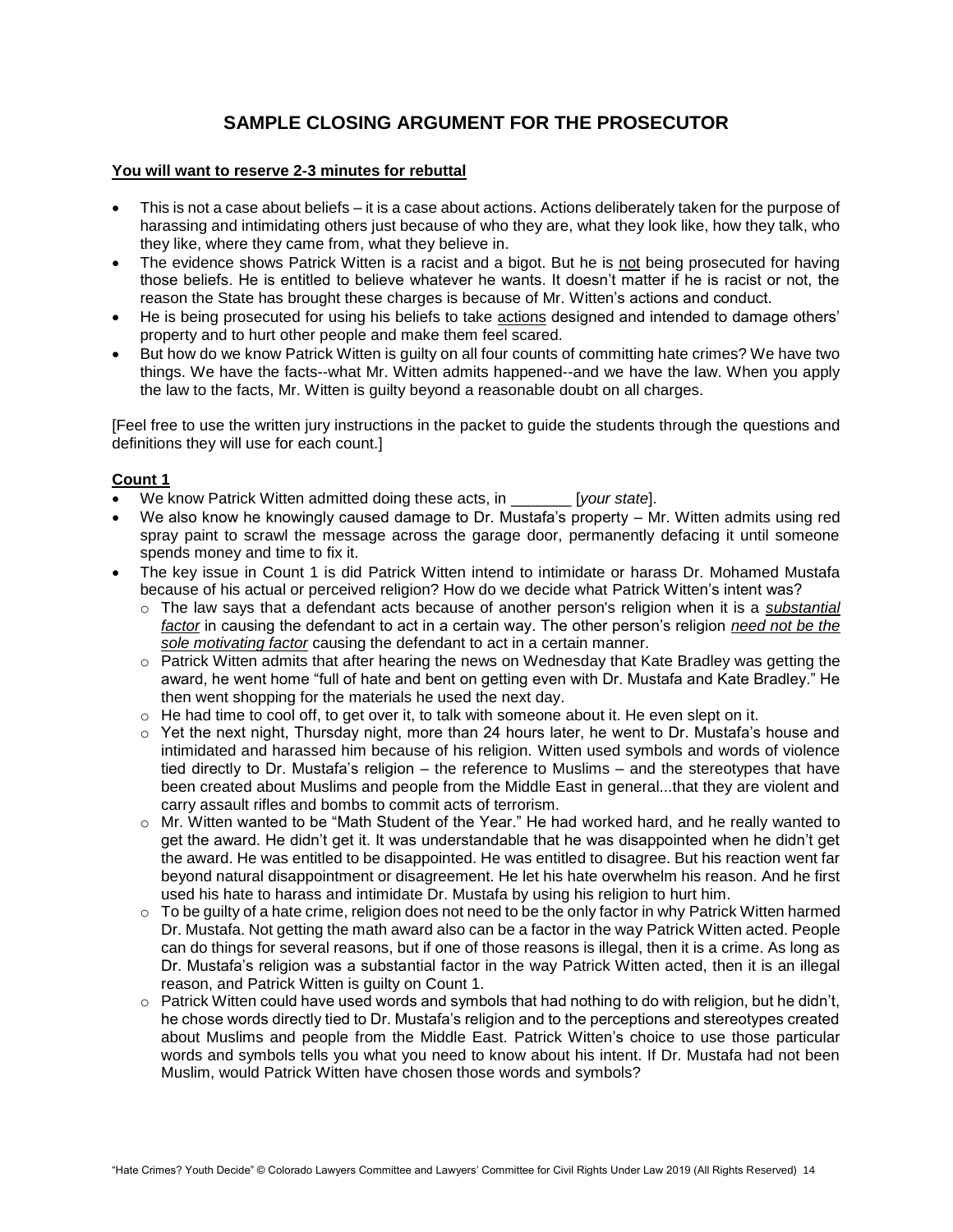#### **Count 2**

- Patrick Witten could have stopped there. He didn't. He turned his hateful thoughts into harmful acts against Kate Bradley. And this is the morning after he started his campaign of hate the night before against Dr. Mustafa. Witten again had a chance to sleep on it, to cool off.
- He again assumed the role of coward, and posted a message about Kate Bradley on the school's Instagram account. And not just a message like "She is a Teacher's Pet" or other message related to the math award.
- He chose a homophobic slur followed by "12:00 Midnight, Go To 3961 Orion Lane and THROW ROCKS at Kate Bradley's House to Make Her Leave!" He knew others had been bullying Kate on social media and at school, and he knew Kate and others would see the harmful, inflammatory message.
- Just like in Count 1, we need to first ask: Did Patrick Witten intend to intimidate or harass Kate Bradley because of her actual or perceived sexual orientation?
	- o How do we decide what Patrick Witten's intent was?
	- $\circ$  The law says that a defendant acts because of another person's sexual orientation when it is a substantial factor in causing the defendant to act in a certain way. The other person's sexual orientation need not be the sole motivating factor causing the defendant to act in a certain manner.
	- o Well, why did Patrick Witten choose the words he used? The only explanation is that he was motivated by his racist, bias perception, discriminatory, narrow-minded hatred. He had decided that Kate Bradley had received the Math Student of the Year award solely because Patrick thinks she is a lesbian. That is the only possible explanation why he chose to use the word that he did.
	- o The evidence doesn't tell us whether Kate was a lesbian or not. And you know what, it doesn't matter. You commit a hate crime if you perceive, if you believe, if you think, someone is in one of the protected classes of victims – it is enough that you think someone is Jewish, Mexican, gay – even if you are wrong, you are committing a hate crime if you harm them because you think they are a member of that group.
	- o But what we do know is that Kate was, in fact, harassed and intimidated because she called her friends, and told her parents, and her parents called the police. Another reason we know Kate was harassed and intimidated is because she and her friends stayed home from school the next day, even if it meant missing the school assembly where she would be recognized for her \$20,000 scholarship award and personal recommendation from Dr. Mustafa as Math Student of the Year.
- The next question in Count 2 is: Did Patrick Witten knowingly place another person in fear of imminent lawless action directed at that person or that person's property?
	- $\circ$  Of course he did. Patrick Witten admits he posted the message to the school's Instagram account during the year, he had seen many people taunting and bullying Kate because they thought she was gay. He used a homophobic slur and the message "12:00 Midnight, Go To 3961 Orion Lane and THROW ROCKS at Kate Bradley's House to Make Her Leave!" because he wanted to put her in fear of harm, he knew she would fear harm. And we know Kate was in fear of imminent – immediate – harm because she told her parents, her parents called the police, and Kate stayed home from school the next day, even missing the assembly.
- The final question in Count 2 is: "Did Patrick Witten know his words and conduct were likely to produce bodily injury to that person or damage to that person's property?"
	- o You know the answer...it's yes. Again, Patrick Witten admits he posted the message on the school's Instagram account because during the year, he had seen many people taunting and bullying Kate because they thought she was gay. And he posted a picture of her house, her exact address, a specific meeting time, and a specific violent action – throwing rocks, in all caps, at her house – for a specific reason, to make her leave.
	- $\circ$  He knew, or had reason to know, that the bullies were going to see that post and take advantage of the situation. He then met up with those very bullies outside of Kate's house at the time Patrick wanted, 12 midnight. And one of the bullies threw a rock that shattered one of Kate's windows. Patrick was aware his conduct was practically certain to cause this result. He knew that the bullies had been taunting and bullying Kate all year, and here it was, the end of the year, students ready to leave with a bang, thinking they could avoid all accountability, all punishment, because Patrick had created circumstances of fear, intimidation and violence.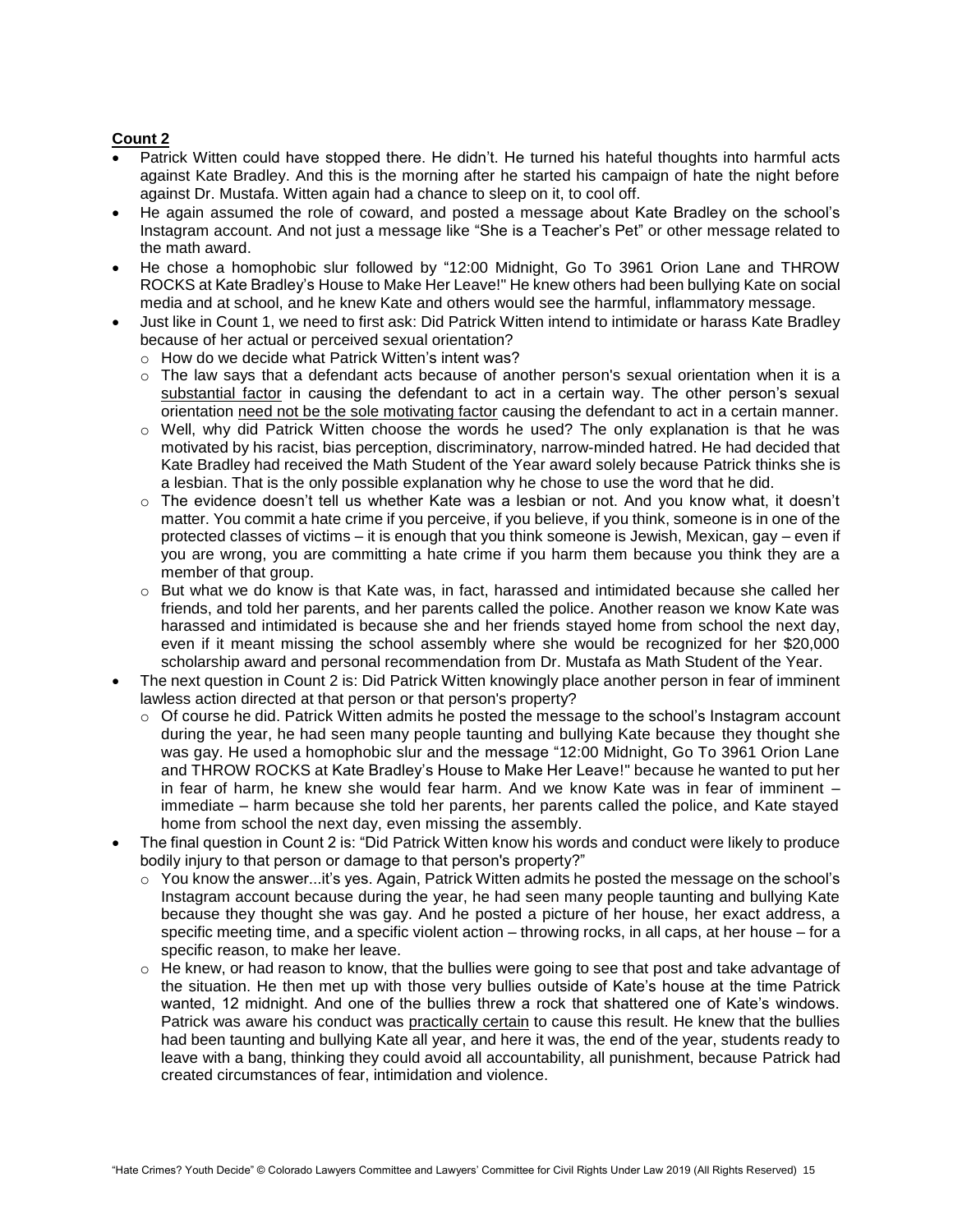#### **Count 3**

- Now you think that would have been enough. You think even Patrick Witten who admittedly was full of hate and bent on getting even – would have had enough. But he was still not done. Later that morning, after he had more time to think about his actions, he went to the auditorium and passed out his hateful flyers. Now don't get me wrong. There is nothing wrong about handing out flyers. But when you look at the wording Mr. Witten chose, it is clear he crossed the line separating permissible speech and "fighting words."
- He designed and intended the flyers to disrupt the awards ceremony by inciting a riot they were part of his plan to "get even." These flyers were not a legitimate attempt to convey a message. They were not intended to cause debate or peaceful protest about what was right and what was wrong. No, Mr. Witten deliberately chose to use vicious racial and ethnic slurs. He wanted a reaction, a physical one, a big one, and he got it.
- Patrick Witten's flyers are not speech protected by the First Amendment. The law says The First Amendment protects speech in this country; even offensive speech. But this freedom is not absolute. Speech is not protected when it creates a "clear and present danger" by inciting or producing imminent lawless action...such as a riot or immediate physical violence...like we see in this case.
- Looking at the questions you need to answer for Count 3, you will find that Patrick Witten intended to intimidate or harass other people because of their actual or perceived race, color, religion, ancestry, national origin, disability, gender identity/expression, or sexual orientation. He only needs to have intended to intimidate or harass one, but he hit them all. He wanted to make sure he incited anger and chaos.
- You will find that Patrick Witten knowingly placed other people in fear of imminent lawless action directed at them. He was passing the flyers out to everyone, the tall, the short, the big, the small, the strong and the weak. He wanted to intimidate and create fear in those in the minority, who already have been oppressed and unfairly targeted, who already must work harder than everyone to overcome stereotypes and bias. You know students feared what was going to happen, and it happened.
- You will find Patrick Witten knew passing out the flyers at that time, at that place, to those students, would likely produce bodily injury to people, or damage to property. Do you think for a moment that 100% of the students in that environment were going to read past the fiery racial slurs Patrick used to start his message? Do you think they were going to study the flyers in a calm, controlled environment like we have right now, and conclude at the very end that Patrick just wanted a nonviolent protest? No way. No way. Patrick Witten cannot be believed if he claims all he wanted was a peaceful protest and debate about the math award selection process.

#### **Count 4**

- The final count is Patrick pushing Jorge Rodriguez. After getting the chaos he wanted, Patrick took advantage of the mayhem and pushed a Hispanic student, causing bruises from the lockers. Patrick Witten admits causing bodily injury to Jorge, so the only issue you need to decide in the questions for Count 4 is: Did Patrick Witten intend to intimidate or harass Jorge Rodriguez because of his actual or perceived ancestry or national origin?
	- $\circ$  You know the answer is yes, because you know Patrick wanted a fight...he handed out flyers with fighting words. He knew his vicious racial slurs would enrage other students, and he made sure someone was going to start a fight because he insulted everyone who wasn't like him, and used vicious words to dig the hurt deep into their bones.
- He intimidated, he harassed, he provoked, and now he says he is not guilty. It really makes no sense...it is like lighting a fuse, and then claiming that it is the bomb's fault that it exploded.

Ladies and Gentlemen of the jury, the prosecution brings this case to you, the people, the jury, for you to decide. You, not me, decide what behavior and conduct you want in your community.

Don't worry about the potential punishment. That is for the judge to decide – not you – and finding him guilty doesn't automatically mean he is going to jail.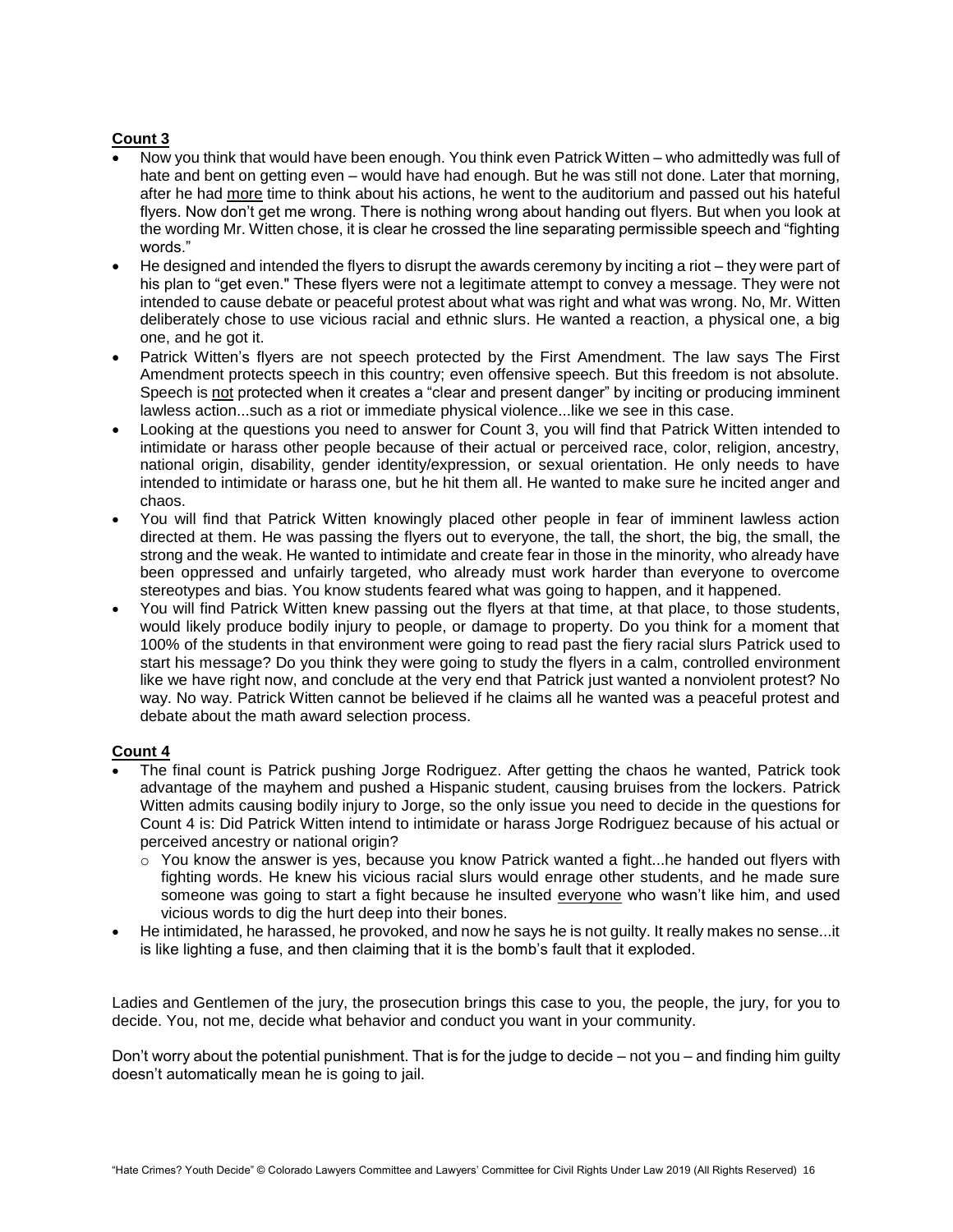You know the difference between free speech and a hate crime. You know where the law draws the line. And you know Patrick Witten stepped way over the line several times.

 $\circ$  Patrick Witten could have chosen to focus his message and actions on his disagreement with the math award and why he should have received it. He didn't. He chose a campaign of hate, using religious, sexist, racial and other slurs to harm everyone in his way.

It's time to send a message to Patrick Witten and your community. This type of conduct simply is not legal and certainly not acceptable. I look forward to your guilty verdicts on all four counts.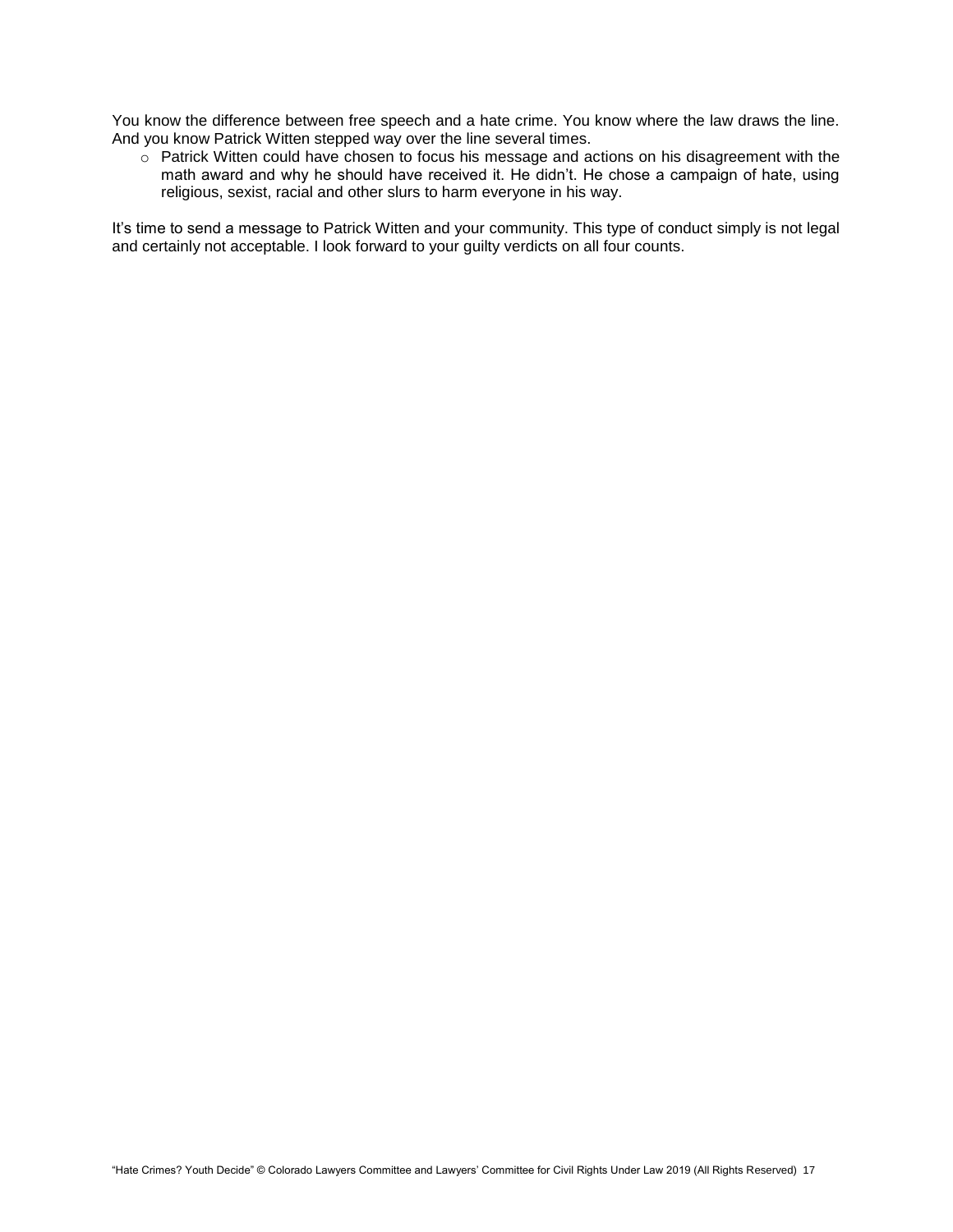# **SAMPLE CLOSING ARGUMENT -- THE DEFENSE ATTORNEY**

- I said during voir dire that you probably would not like my client, Patrick Witten. You don't have to like him; this is not a popularity contest. He admits he did some stupid things, some immature things. He made some offensive comments, and I'm not asking you to agree with his opinions. But these are not hate crimes, and you shouldn't punish him for his beliefs and for exercising his First Amendment rights.
- Don't let emotions you may feel overwhelm reason and logic, and the law. You must judge whether the prosecution proved each and every element of each count beyond a reasonable doubt. Let's look at each.
- The prosecution bears the burden of proving each of the counts they bring against Mr. Witten beyond a reasonable doubt, and when you hold the prosecution to that burden, you will arrive at the correct decision – Patrick Witten is not guilty on all counts.

[Feel free to use the written jury instructions in the packet to guide the students through the questions and definitions they will use for each count.]

#### **Count 1**

- The key issue in Count 1 is Patrick Witten's intent, his reason for acting. You know why Patrick Witten acted out in response to Dr. Mustafa – it is because Dr. Mustafa did not give Patrick the very valuable math award Patrick had coveted since he was a freshman.
- Patrick Witten had worked very hard the last four years. He earned straight A's in math every semester. He worked 10 hours a week after school for the last three years tutoring his fellow students. Patrick felt Dr. Mustafa had cheated him out of the award by giving it to Kate Bradley, and Patrick thought it was because Dr. Mustafa wanted to favor minorities. Ask yourself this – Would any of this have happened if Patrick Witten had received the math student of the year award?
- You certainly could find him guilty of vandalism, but that is all. Being mad and damaging property because you did not get a math award is vandalism, and Patrick would have pled guilty to that and we never would have needed this trial. But vandalism is not a hate crime.

#### **Count 2**

- Patrick Witten is being charged with a hate crime for posting something on the internet. How could that be a hate crime?
- First, you know why Patrick Witten lashed out at Kate Bradley again, it is because she got the very valuable award Patrick felt he deserved. It is not a hate crime to say offensive things when you feel you have been cheated out of an award, a \$20,000 scholarship.
- Second, he did not cause Kate any bodily injury or property damage, and how could she really be put in fear of imminent danger because of something she read on the Internet? Was it offensive, sure, but offensive speech is protected and is not criminal.
- Third, how was Patrick Witten ever to know that a group of bullies would see the post and do something to Kate's house? How can we hold Patrick Witten responsible for something other students did by their own choice?
- Patrick Witten posted an offensive message on the Internet. It happens all the time, and we know that Patrick acted out because Kate got the math award that Patrick desperately wanted. This might have been a stupid way for Patrick to show his frustration, but being stupid is not a crime, and this does not rise to the high level of a hate crime.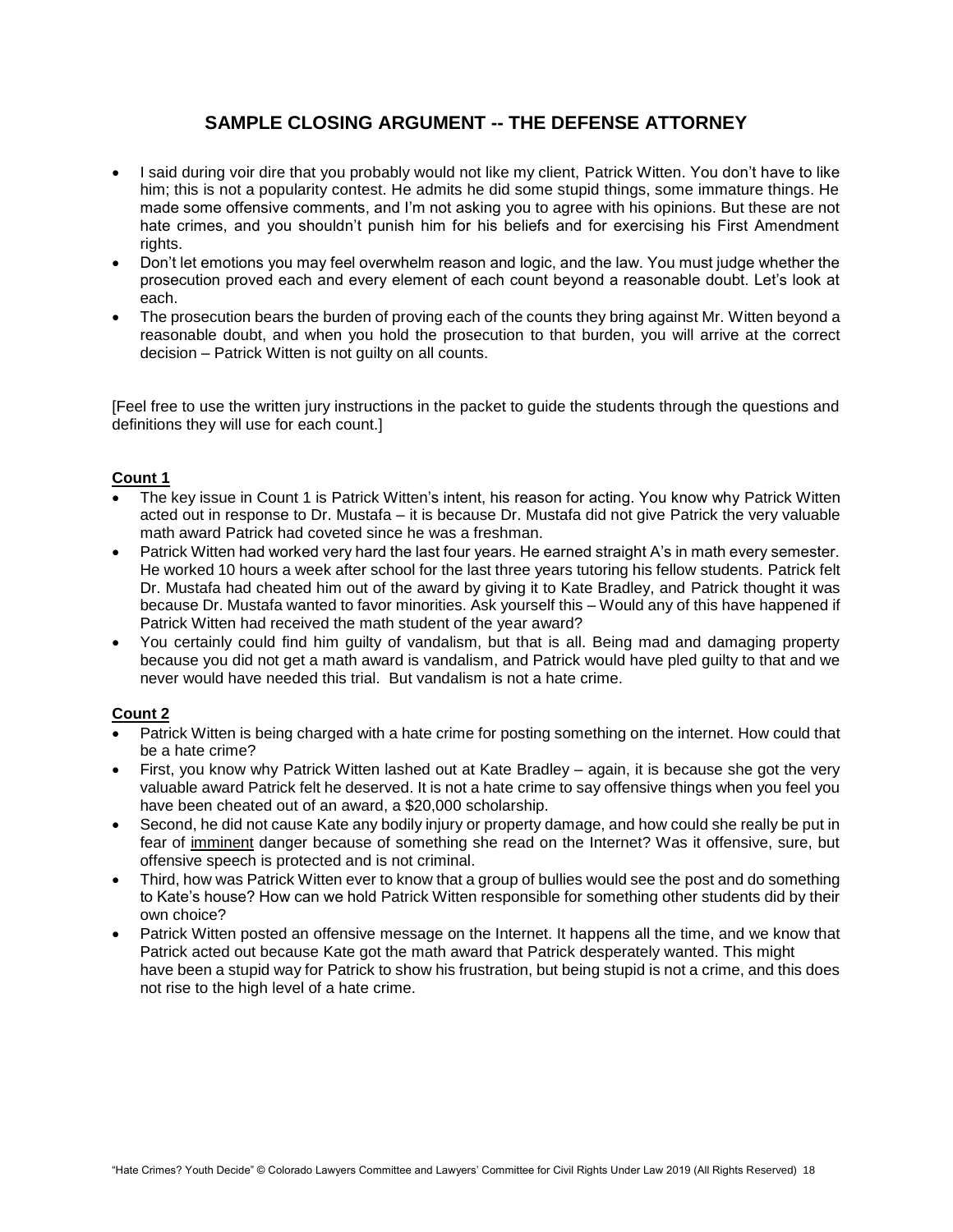#### **Count 3**

- Patrick Witten passed out flyers. There is nothing wrong about handing out flyers, even flyers that contain offensive opinions. Patrick Witten is allowed to express his opinion and has the First Amendment right to peaceably assemble and protest using free speech. He simply called for a boycott and a protest for the resignation of Dr. Mustafa. We are taught to use nonviolent means to accomplish change, and that is exactly what Patrick Witten did.
- So you will find when answering the questions for Count 3, that Patrick Witten was not trying to intimidate or harass other people, and certainly not because of their actual or perceived race, color, religion, ancestry, national origin, disability, gender identity/expression, or sexual orientation.
- And you will find that Patrick Witten was not knowingly placing other people in fear of imminent lawless action directed at them. Patrick may have been placing himself in harm's way, but he was not encouraging anyone to hurt someone else. He did not threaten anyone, let alone a specific person.
- And you will find that Patrick Witten did not know his words and conduct were likely to produce bodily injury to another person. Again, maybe he was putting himself in danger, but he was not advocating for injury to others. He did not mention anyone by name.
- As with Patrick's other statements, you may not like what he said, and you may find it offensive, but the First Amendment right to free speech is a very important and a very powerful right in this country. I'm confident you will agree with me. Patrick's handing out paper flyers may be a violation of his school's rules, but it is not a hate crime.

#### **Count 4**

- The final count charges Patrick Witten for a hate crime when he protects himself against the only people that injected violence into these events – a group of students surrounding Patrick so that he couldn't escape, calling him a trailer trash redneck, and yelling "We should beat your face in!" The prosecution admits to the facts, including that Witten thought the students were about to jump him.
- Patrick Witten wasn't trying to intimidate or harass Jorge Rodriguez because of his actual or perceived ancestry or national origin. It could have been anyone surrounding Patrick and he would have protected himself using self-defense. There is no hate crime if Patrick did not have the intent to intimidate or harass Jorge because of his ancestry, and there is no evidence Patrick said anything to Jorge about his national origin.
- You have to wonder, why aren't the Hispanic students being prosecuted for a hate crime? They used race combined with physical threats to a specific person, Patrick, while surrounding him so he couldn't escape. The Hispanic students had a choice...they could have hailed a teacher or someone to help stop Patrick from handing out the offensive flyers...but instead they introduced violence and physical threats into a call for non-violent protest. Who is the victim?

You are reasonable and fair people. And you have promised to set aside emotion in favor of following the law. At minimum, the prosecution has failed to prove hate crimes beyond a reasonable doubt. But even more, you know that Patrick Witten has the First Amendment right to free speech, and to protest, even if his opinions and beliefs are unpopular or offensive.

I'm confident you will recognize that, even if Patrick's language was offensive and inappropriate, he was simply exercising his constitutional right to free speech, which isn't a crime, much less a hate crime. I'm confident your common sense will lead you to find Patrick Witten not guilty on all four counts.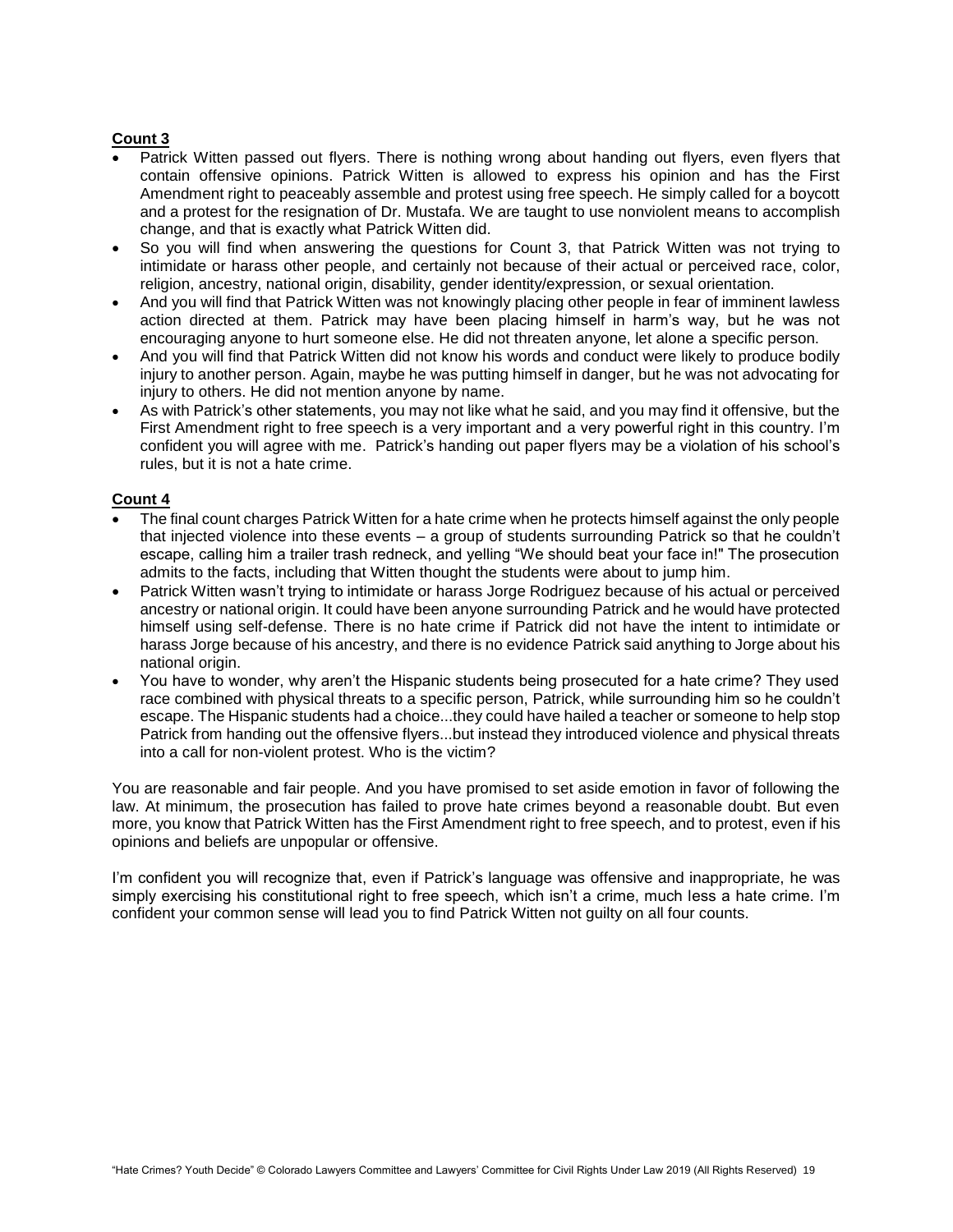# **DELIBERATION INSTRUCTIONS BY THE JUDGE**

At this time, you will break into jury groups to begin your deliberations. You will be joined by a volunteer who will assist you in choosing a foreperson and in your discussions to reach your verdicts.

[Break the students into groups of 6-8; have them count off.]

[Each juror should have a copy of the exhibits (available separately) and the Written Jury Instructions (pages 22 and 23). Each facilitator should have a copy of the Jury Verdict Form (page 21) to give to the Foreperson of each group.]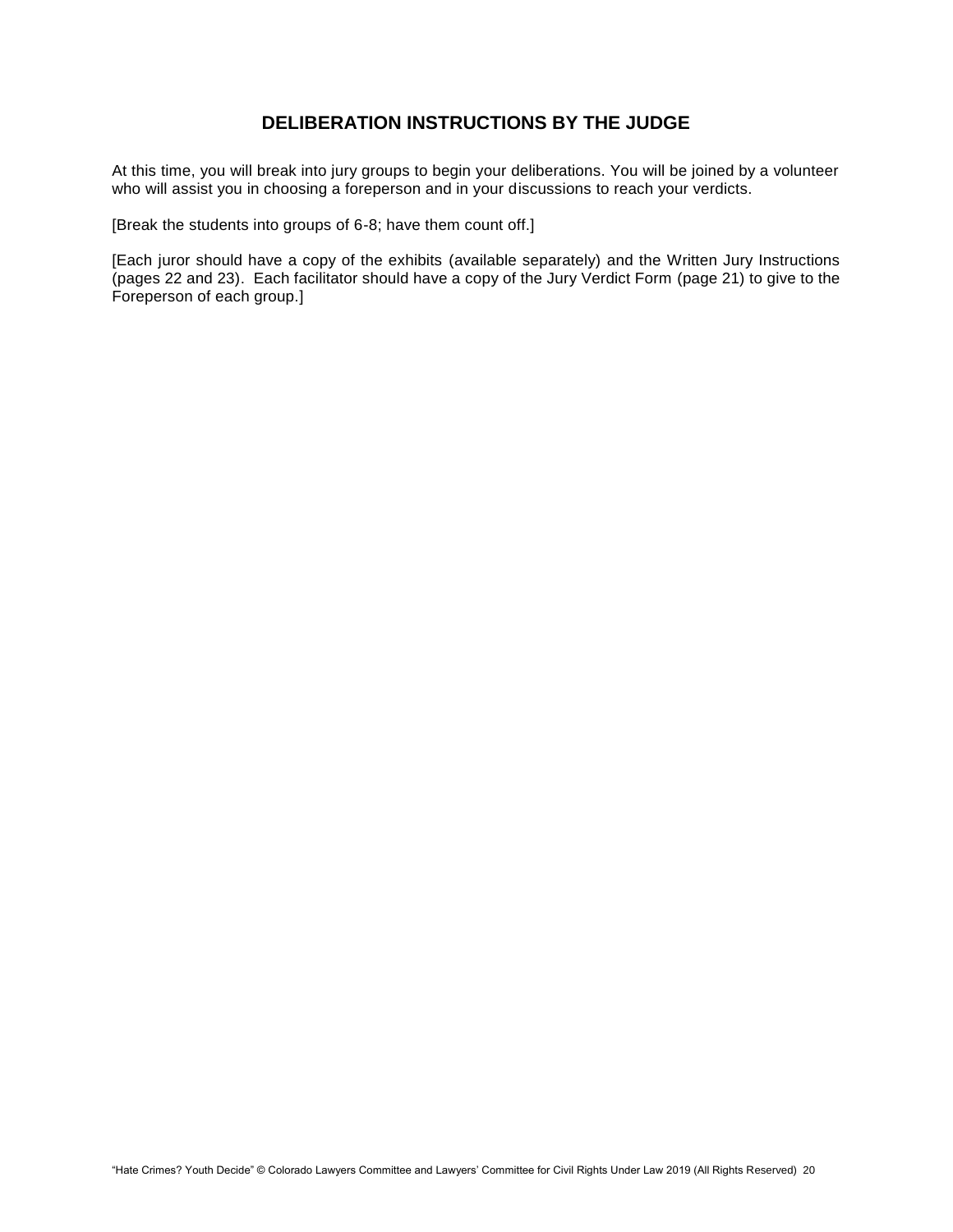# **JURY VERDICT FORM** *People v. Witten*

Jury Group # \_\_\_\_\_\_\_\_ Date \_\_\_\_\_\_\_\_\_\_ School \_\_\_\_\_\_\_\_\_\_\_\_\_\_\_\_\_

#### **PLEASE INDICATE THE NUMBER OF JURORS WHO VOTE GUILTY AND NOT GUILTY ON EACH COUNT**

Count 1: Did Patrick Witten commit a hate crime when he put the unloaded replica assault rifle next to Dr. Mustafa's garage door and spray painted "Muslim Terrorists Go Home" on the garage door?

| Guilty | <b>Not Guilty</b> |
|--------|-------------------|
|        |                   |

Count 2: Did Patrick Witten commit a hate crime when he posted on the school's Instagram page a picture of Kate Bradley's house, "tagged" her and included a homophobic slur in the caption" 12:00 Midnight, Go To 3961 Orion Lane and THROW ROCKS at Kate Bradley's House to Make Her Leave!" and then met up outside her house with the usual group of bullies?

Guilty \_\_\_\_\_\_\_\_\_\_\_\_\_\_\_\_\_\_ Not Guilty\_\_\_\_\_\_\_\_\_\_\_\_\_\_\_\_\_\_\_\_\_\_

Count 3: Did Patrick Witten commit a hate crime when he handed out the flyers as students were walking into the assembly?

Guilty \_\_\_\_\_\_\_\_\_\_\_\_\_\_\_\_\_\_ Not Guilty\_\_\_\_\_\_\_\_\_\_\_\_\_\_\_\_\_\_\_\_\_\_

Count 4: Did Patrick Witten commit a hate crime when he pushed Jorge Rodriguez?

Guilty \_\_\_\_\_\_\_\_\_\_\_\_\_\_\_\_\_\_ Not Guilty\_\_\_\_\_\_\_\_\_\_\_\_\_\_\_\_\_\_\_\_\_\_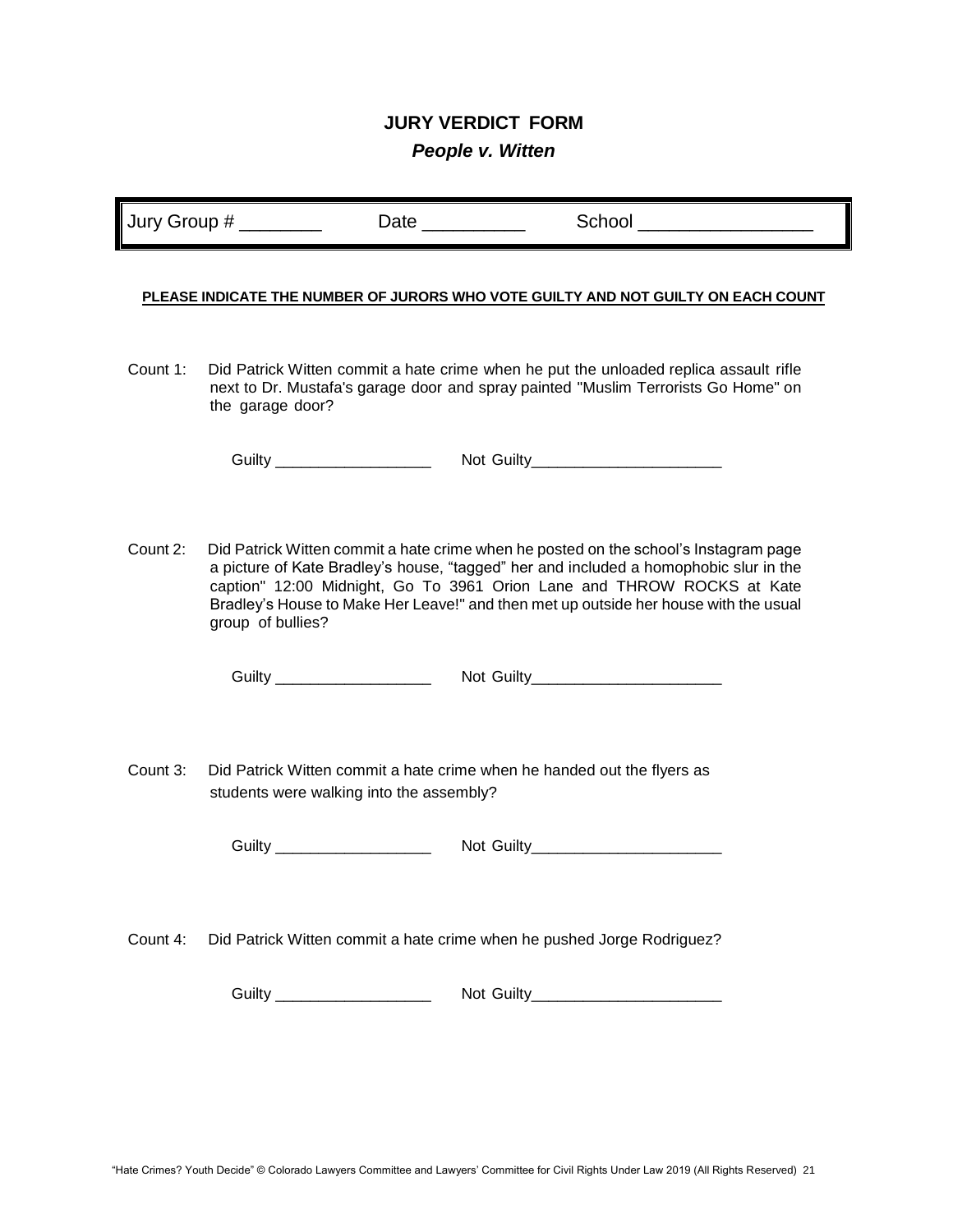# **WRITTEN JURY INSTRUCTIONS**

### *People v. Witten*

#### **Basic Definition from the Statute**

Patrick Witten is guilty of committing a hate crime if he:

1. Has the intent to intimidate or harass another person because of that person's actual or perceived race, color, religion, ancestry, national origin, physical or mental disability, gender identity/expression, or sexual orientation

AND does AT LEAST ONE of the following three things

- 2.a Knowingly causes bodily injury to another person; or
- 2.b Knowingly uses words or conduct to place another person in fear of imminent lawless action directed at that person or that person's property, AND such words or conduct are likely to produce bodily injury to that person or damage to that person's property; or
- 2.c Knowingly causes damage to property of another person.

#### **Helpful Instructions**

A defendant acts "because of" another person's race, color, religion, ancestry, national origin, physical disability, mental disability, gender identity/expression, or sexual orientation where one of these traits is a substantial factor in causing the defendant to act in a certain way. The other person's race, color, religion, ancestry, national origin, physical disability, mental disability, gender identity/expression or sexual orientation need not be the sole motivating factor causing the defendant to act in a certain manner.

The First Amendment protects freedom of speech in this country; even offensive speech. But this freedom is not absolute. Speech is not protected when it creates a "clear and present danger" by inciting or producing imminent lawless action such as a riot or immediate physical violence.

A person acts "knowingly" with respect to a result of his conduct when he is aware his conduct is practically certain to cause the result.

#### **Questions for Jury to Answer**

To find Patrick Witten guilty on a count, the prosecution must prove beyond a reasonable doubt an answer "yes" to each question under that count.

#### **Count 1: Did Patrick Witten commit a hate crime when he put the unloaded replica assault rifle next to Dr. Mustafa's garage door and spray painted "Muslim Terrorists Go Home" on the garage door?**

- 1. Did Patrick Witten knowingly cause damage or destruction to the property of Dr. Mohamed Mustafa? If yes, go to question #2. If no, stop here and vote not guilty.
- 2. Did Patrick Witten intend to intimidate or harass Dr. Mohamed Mustafa because of his actual or perceived religion? If yes, then you must vote guilty. If no, then you must vote not guilty.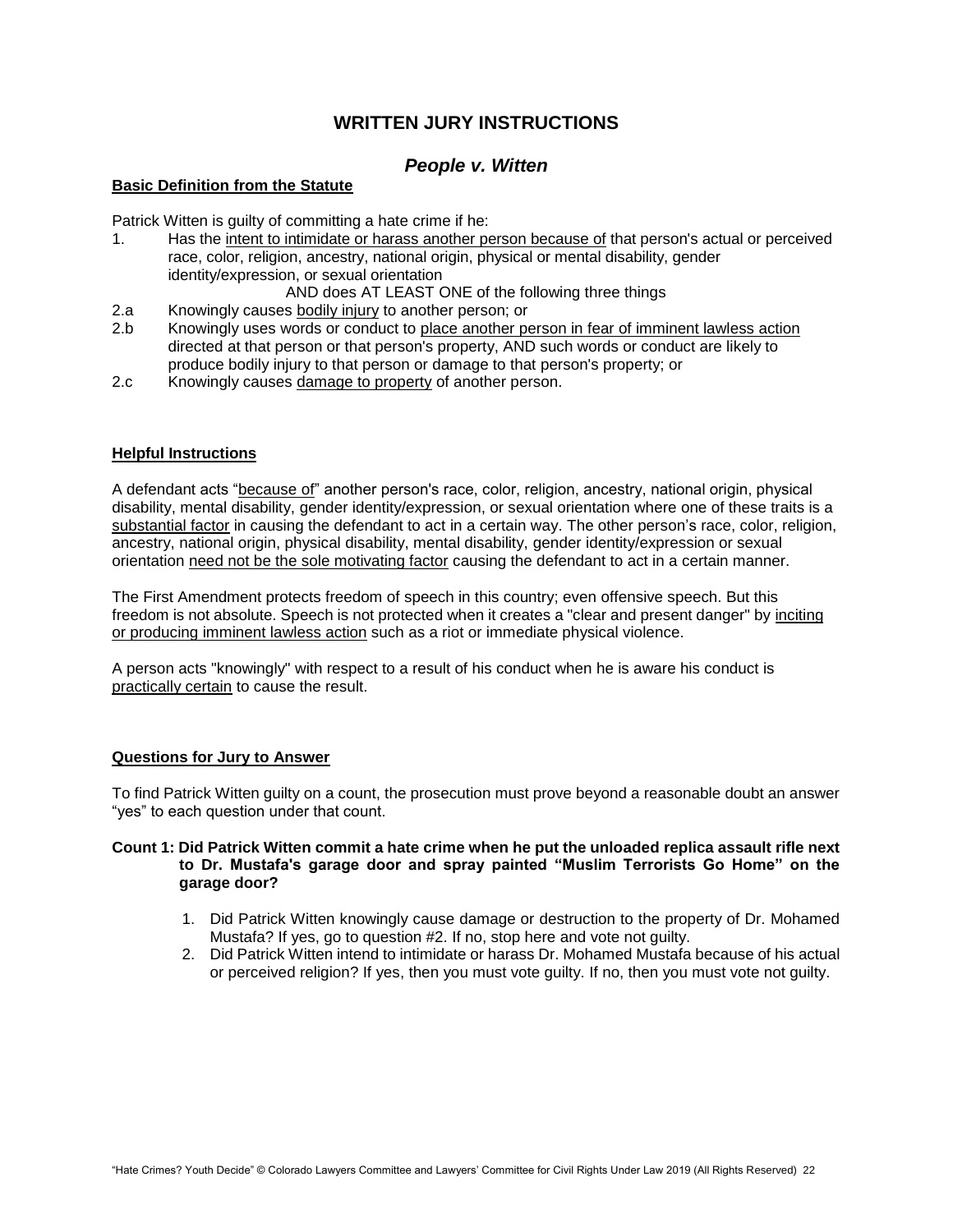- **Count 2: Did Patrick Witten commit a hate crime when he posted on the school's Instagram page a picture of Kate Bradley's house, "tagged" her and included a homophobic slur in the caption "12:00 Midnight, Go To 3961 Orion Lane and THROW ROCKS at Kate Bradley's House to Make Her Leave!" and then met up outside her house with the usual group of bullies?**
	- 1. Did Patrick Witten intend to intimidate or harass Kate Bradley "because of" her actual or perceived sexual orientation? If yes, go to question #2. If no, stop here and vote not guilty.
	- 2. Did Patrick Witten knowingly place another person in fear of imminent lawless action directed at that person or that person's property? If yes, go to question #3. If no, stop here and vote not guilty.
	- 3. Did Patrick Witten know his words and conduct were likely to produce bodily injury to that person or damage to that person's property? If yes, then you must vote guilty. If no, then you must vote not guilty.

#### **Count 3: Did Patrick Witten commit a hate crime when he handed out the flyers as students were walking into the assembly?**

- 1. Did Patrick Witten intend to intimidate or harass other people because of their actual or perceived race, color, religion, ancestry, national origin, disability, gender identity/expression, or sexual orientation? If yes, go to question #2. If no, stop here and vote not guilty.
- 2. Did Patrick Witten knowingly place another person in fear of imminent lawless action directed at that person or that person's property? If yes, go to question #3. If no, stop here and vote not guilty.
- 3. Did Patrick Witten know his words and conduct were likely to produce bodily injury to that person or damage to that person's property? If yes, then you must vote guilty. If no, then you must vote not guilty.

#### **Count 4: Did Patrick Witten commit a hate crime when he pushed Jorge Rodriguez?**

- 1. Did Patrick Witten knowingly cause bodily injury to Jorge Rodriguez? If yes, go to question #2. If no, stop here and vote not guilty.
- 2. Did Patrick Witten intend to intimidate or harass Jorge Rodriguez because of his actual or perceived ancestry or national origin? If yes, then you must vote guilty. If no, then you must vote not guilty.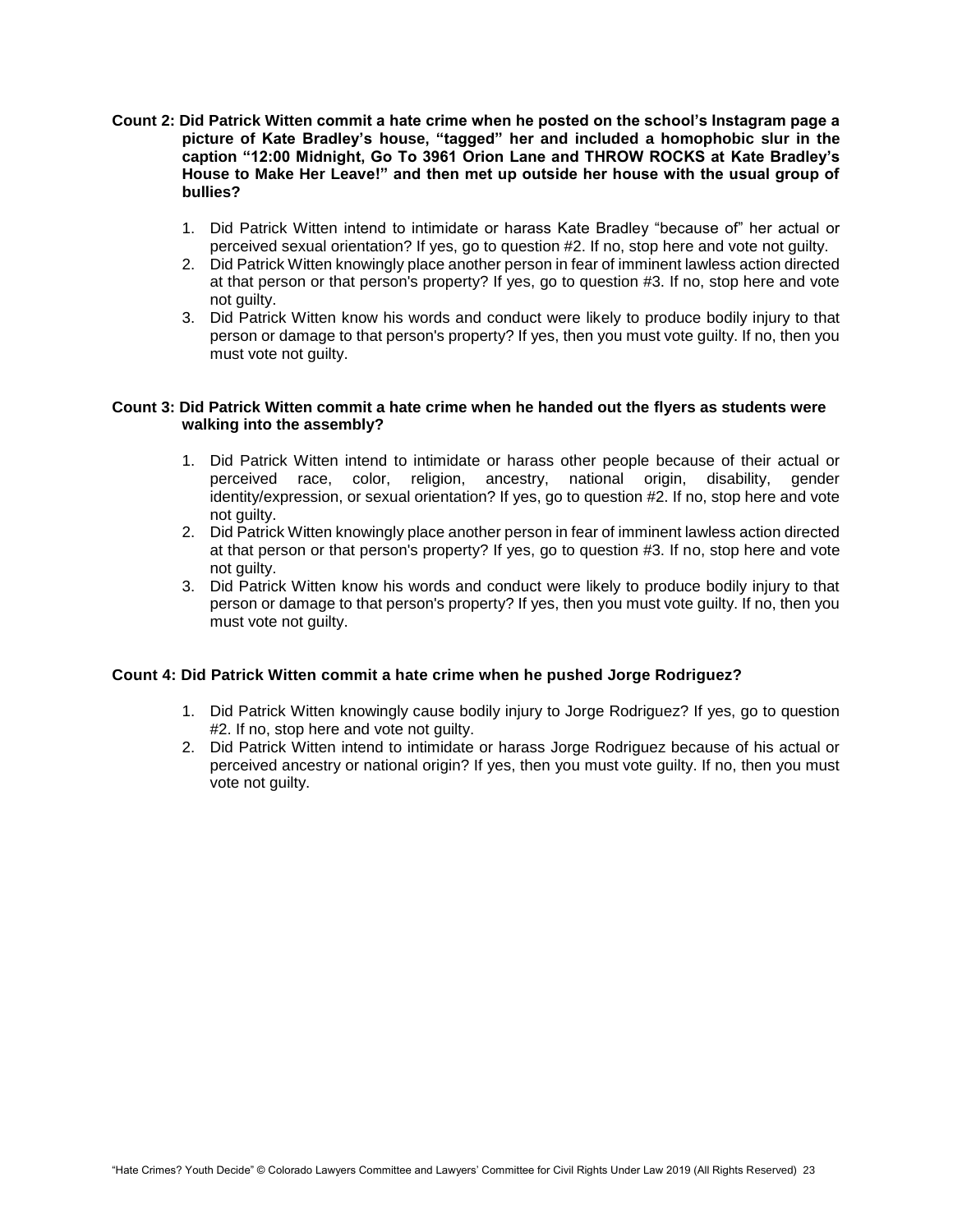### **INSTRUCTIONS FOR FACILITATORS**

To get the most out of your experience and deliver the best service to the students, **before you attend**, please read these materials from start to finish. The materials provide invaluable background and context, and will allow you to enjoy the presentation before the case is turned over for you to lead your own jury group. You will be better prepared to customize your assistance to the students in reaction to the trial everyone just witnessed. You will have an excellent foundation from which you can tailor the jury deliberations to the actual arguments they heard in the trial (which will vary from trial to trial depending on which volunteers are playing the attorney roles).

As an initial matter, introduce yourself (first name only is fine) and ask each student juror to do the same. You may want to write down each student's name, so you can call on them if necessary later. Then, ask whether someone is willing to volunteer to serve as the foreperson—who will be responsible for keeping track of the verdicts and announcing them to the large group when everyone reconvenes. Give the Jury Verdict Form to the foreperson.

Using the written jury instructions, your main job is to make sure the students have a robust discussion and reach verdicts on all counts.

To begin the process, you may want to take a "straw poll" by asking students to raise their hands if they think Patrick Witten is guilty or not guilty on each count. Then return to Count 1 and go through the questions for each count. After reading each question, ask the students if they agree or disagree and then ask them to explain why. Even if they all agree on a verdict immediately, ask them to explain, play devil's advocate, and encourage them to discuss their reasoning.

Some groups may launch into a productive, educated discussion with little help from you. Let them go as far as they can, and you may find you need only to harness them and get them to vote before time is up. You may need to correct fundamental or material errors in the students' recollection of the undisputed facts or their understanding of the law. When they seem to have talked through the statute and come to a decision, call for a final vote on Count 1, and ask the foreperson to record the vote.

You should encourage each student to actively participate, and call on them if necessary.

At the appropriate time, move to the next count. Figure out approximately how much time you have for each count and watch the clock, cutting off discussion if necessary to make sure you have time to discuss all counts.

#### **Count 1**

The **intent element**/how we evaluate the reason(s) someone acts. One way is by looking at the choices they make. In this case, the words and symbols Patrick Witten chose were consistent with negative stereotypes about Dr. Mustafa's religion. Patrick could have chosen words and symbols unrelated to religion to express his anger and disappointment – it still would have been trespassing and vandalism, but not a hate crime.

A defendant acts because of another person's religion when it is **a substantial factor** in causing the defendant to act in a certain way. The other person's religion need not be the sole motivating factor causing the defendant to act in a certain manner. Patrick Witten could have acted in part because he didn't get the math award, but it is still a hate crime if religion was a substantial factor in his actions. You might need to guide the students into distinguishing between why Patrick Witten got mad (because he didn't get the math award) and how he chose to act after he got mad (used attacks relating to religion to intimidate and harass Dr. Mustafa).

The anonymity of the actions enhances the impact on the victim. If Patrick Witten had made sure Dr. Mustafa knew Patrick or a student had done it, Dr. Mustafa might not have been so alarmed; he might have shrugged it off as Patrick being mad about the math award or another disgruntled student. A victim of a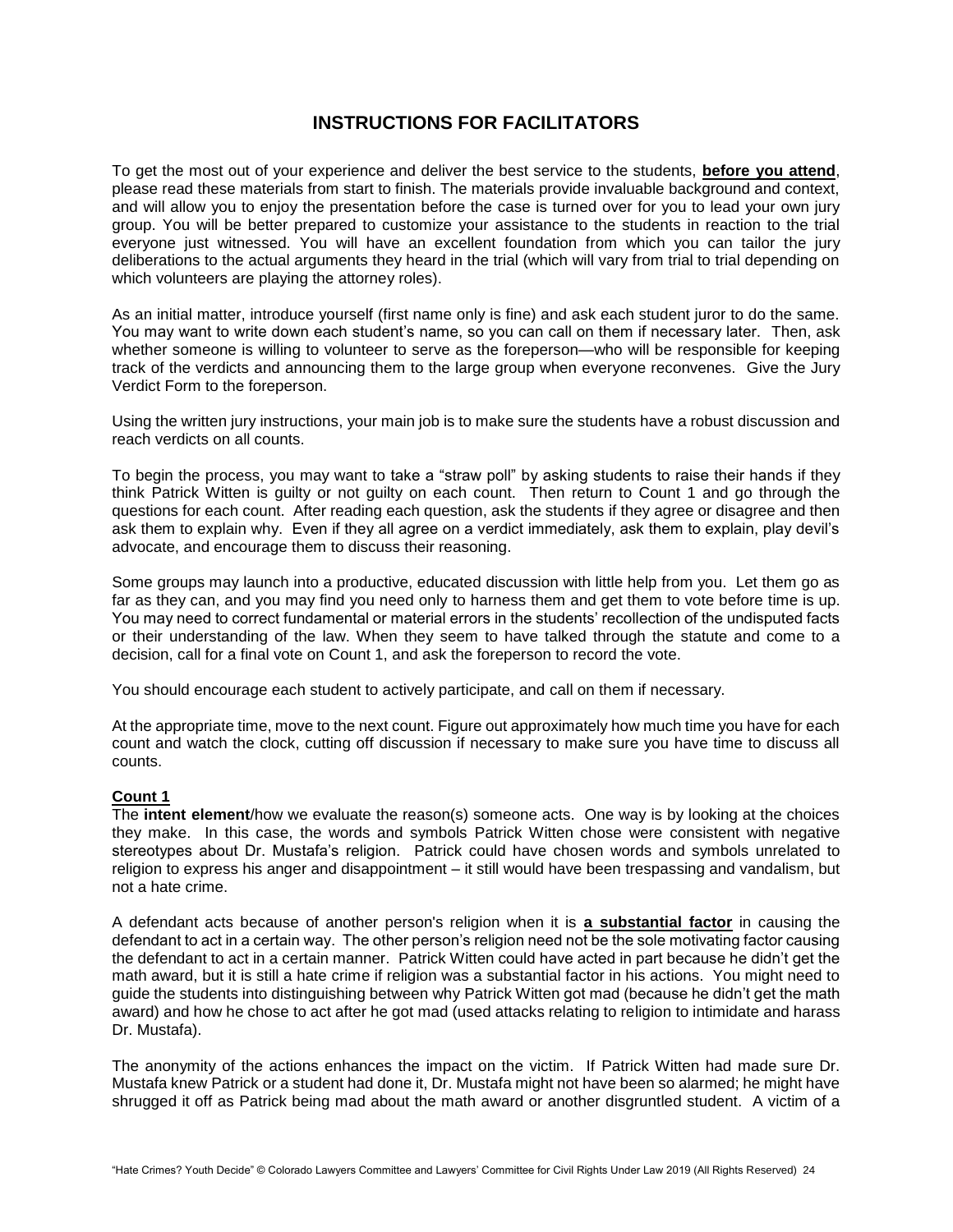hate crime who doesn't know who did it will be constantly looking over his/her shoulder, wondering what might happen next, and by whom.

This count is designed to arrive at a guilty verdict.

#### **Count 2**

Again, like with Count 1, the **intent** element is important but you can spend less time on this point than you did with Count 1 since you already discussed it.

The actual or perceived **characteristics of victims**. It doesn't matter whether Kate was a lesbian or not. If Patrick Witten thought she was, and that was a substantial factor in his actions, then he has the requisite intent.

The issues of "**knowingly placing** another person in fear of imminent lawless action directed at that person or that person's property" and "**knowing his words and conduct** were likely to cause Kate bodily injury or property damage." Was he aware his conduct was practically certain to cause this result?

- What Patrick knew about Kate being victimized in the past by bullies must be considered in assessing the "knowingly" piece of the issue...especially in combination with his choice of words.
- The prevalence of social media and how speech gets disseminated very quickly, and without the benefit of non-verbal cues for people to use in interpretation. It isn't easy, or even possible sometimes, to see sarcasm, a joking manner, a light-hearted teasing tone.
- It is possible to find Patrick Witten guilty under the "knowingly causes damage to or destruction of the property of another person" prong of the statute. It does not matter if it is Kate's property or not, just that it is the property of "another person." It also doesn't matter that Patrick didn't throw the rock that broke the window – the prosecutor only has to show that Patrick's "words or conduct are likely to produce ... damage to ...property."
- That is because the purpose of the Hate Crimes laws is to protect more than just the victim's property or even the immediate victim's feelings. The statutes are intended to protect against the more pervasive harm to the entire community (or at least those portions of the community similarly situated to the victim) from the severe damage caused by hate crimes. Hate crimes generally are regarded as "message" crimes, intended to harass and intimidate (i.e., send a message to) all those persons in the community who share the traits of the immediate victim.

Students, particularly younger/middle school students, often believe it is permissible to say almost anything on social media. Putting the students in Kate Bradley's shoes is useful – imagine if it was you? How does this differ from normal bullying or derogatory statements seen on social media? Does the picture of her house and address change things?

This count is designed to arrive at a guilty verdict, although not as easily as Count 1.

#### **Count 3**

Now Patrick is handing out flyers (speech) directly to people, face-to-face, in a crowded, relatively disorganized environment. This raises time, place and manner issues related to the First Amendment. The First Amendment is powerful, protecting even offensive speech, but it is not unlimited. Did Patrick cross the line into fighting words? This involves assessing the content of the speech itself (i.e., how explosive the speech is) and the context in which the speech takes place (i.e., how volatile the situation is).

He used offensive, fiery language as an attention-getter. This probably satisfies the question of whether he intended to intimidate or harass other people because of their actual or perceived race, color, religion, ancestry, national origin, disability, gender identity/expression, or sexual orientation. Reasonable minds could differ though.

Did he knowingly place other people in fear of imminent lawless action directed at them...and did he know passing out the flyers at that time, at that place, to those students, would likely produce bodily injury to people, or damage to property? In contrast to Count 2, he calls for nonviolent means to accomplish protest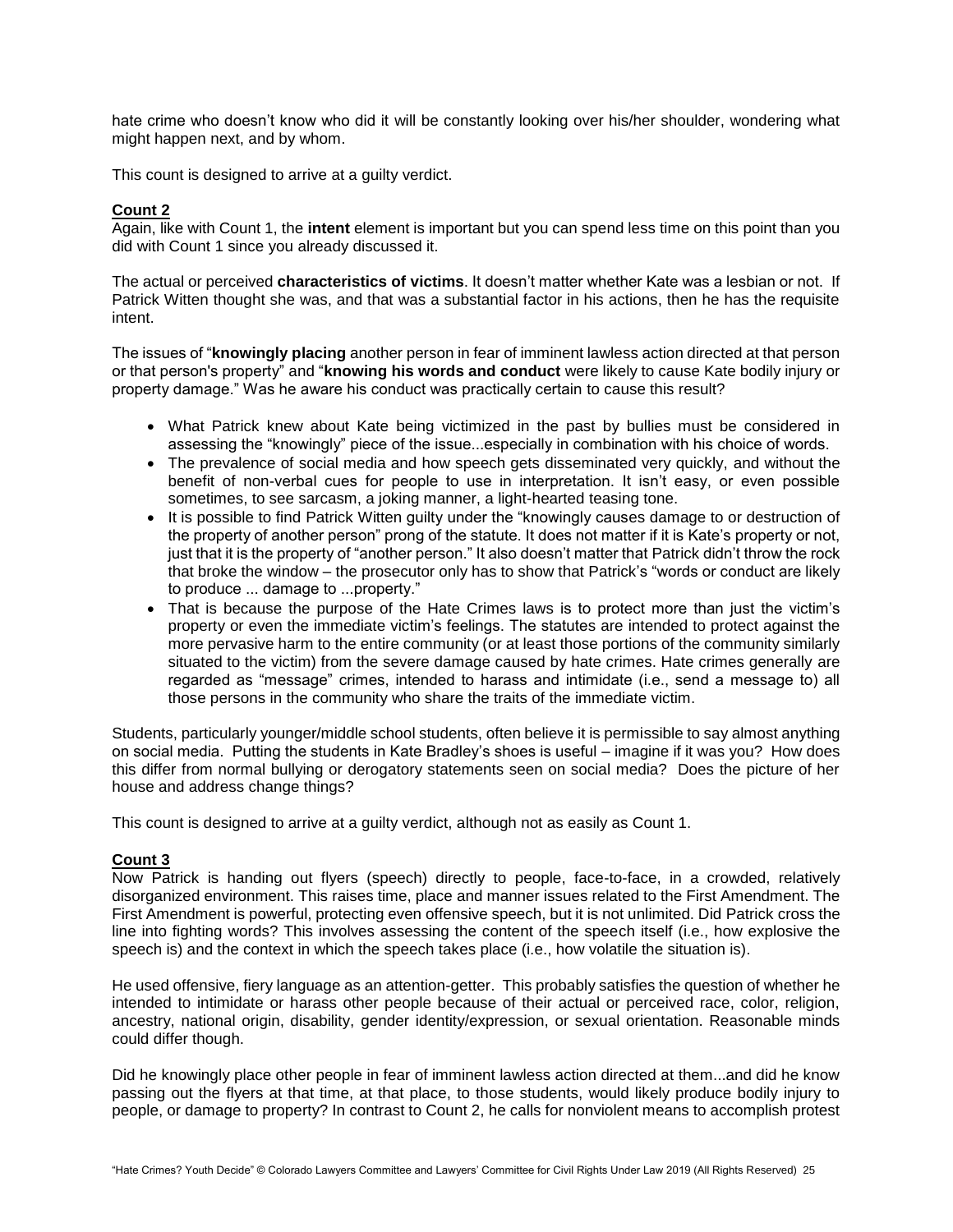and change. But would the students receiving those flyers even read the end of the flyer? We are in a calm environment in the jury room, but the scene was much different outside that auditorium.

What would happen if this incident played out in your school? Would there be a riot, pushing and shoving, a heated confrontation, or nothing? If there was physical violence, would a Patrick Witten-like person at your school be able to believably claim that he didn't know physical violence would happen? Again, reasonable minds could differ.

This count is designed to leave it in the hands of the students – particularly in assessing what would happen at their school. At some schools, the person handing out the flyer would be ignored, and the flyers tossed in the trash. In other schools, there would be an immediate riot. Because our jury system determines a defendant's guilt or innocence using a jury of peers, it is perfectly appropriate for the students to decide what verdict a Patrick Witten in their community would receive.

Be careful to emphasize that regardless of the verdict on the criminal charges, Patrick Witten is almost certainly breaking school rules, and would face different punishment under that system (up to and including expulsion).

#### **Count 4**

After reading the flyers, a group of Hispanic students surrounded Witten. One of them yelled, "You trailer trash redneck! We should beat your face in!" Witten, could not escape and thought the Hispanic students were about to "jump" him. He pushed Jorge Rodriguez, who was treated for bruises caused by the lockers. Did Patrick Witten intend to intimidate or harass Jorge Rodriguez because of his actual or perceived ancestry or national origin?

The discussion should focus on the absence of any evidence that Patrick made statements about Jorge's ancestry or national origin while pushing him – it likely cannot be found beyond a reasonable doubt that Jorge's ancestry or national origin was a substantial factor in causing Patrick to push him...self-defense appears to be the only substantial factor. It seems likely that Patrick Witten would have responded in the same way if he had been surrounded by a group of white students, or by a multi-racial group from the marching band, and had been threatened by them. You might need to distinguish this count from Count 3, where Patrick was using racial slurs as a substantial factor in the way he was acting – i.e., handing out flyers.

This count is designed to arrive at a not guilty verdict.

You should engage the students in discussion regarding whether the Hispanic students should be charged with a hate crime. This discussion gives the facilitator the opportunity to explain to the students that the Hate Crime statute is not limited to the protection of any specific race or religion. Rather, it essentially is a neutral statute which will punish anyone who attempts to harass and intimidate a person because of that person's race, color, religion, ancestry, national origin, physical disability, mental disability, gender identity/expression, or sexual orientation.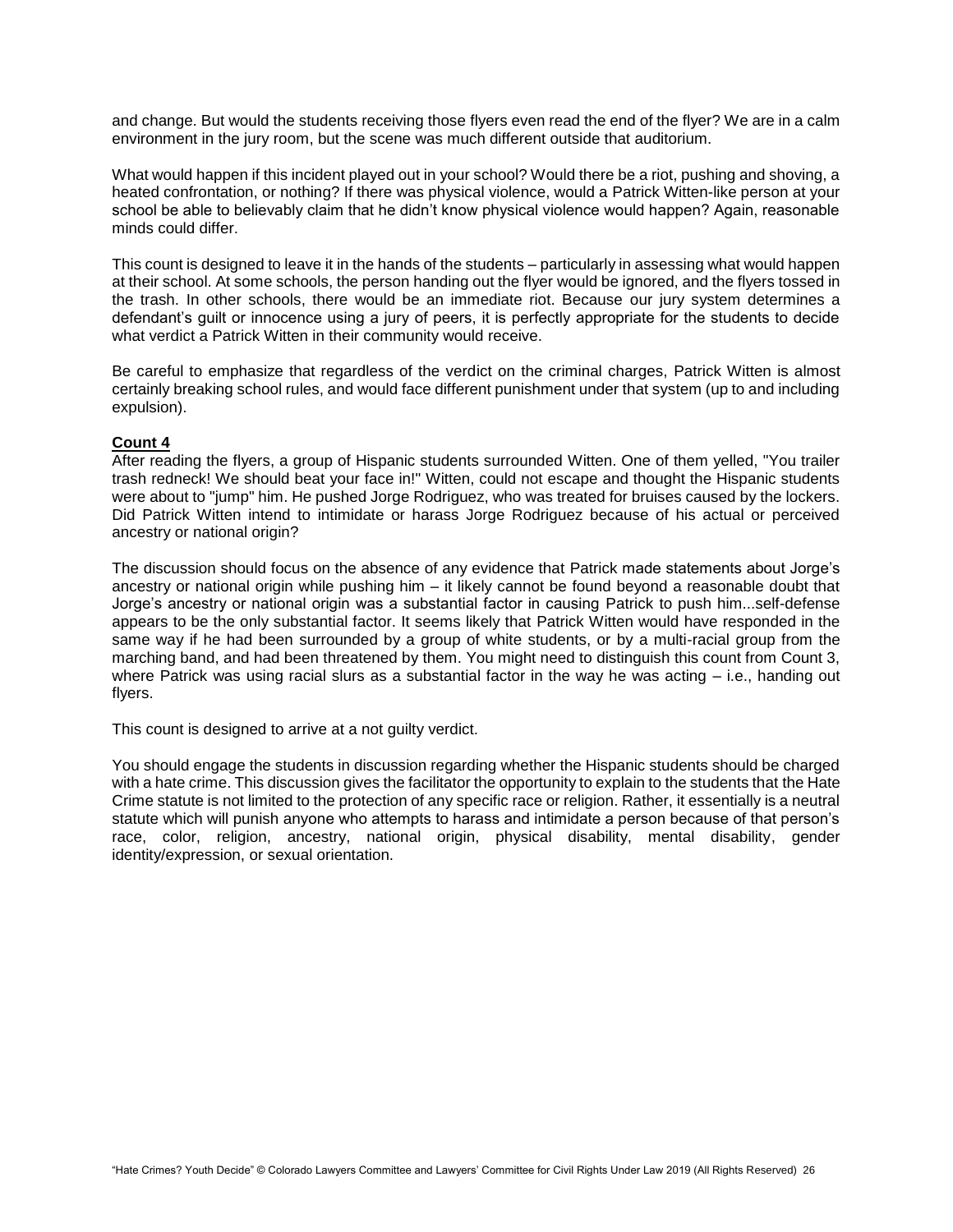# **RECEIVING AND DISCUSSING THE VERDICTS**

#### **INTRODUCTION**

After bringing the smaller groups back into the large group, have each foreperson report on the verdicts reached by his/her jury. Record the verdicts for everyone to see (perhaps on a smartboard or blackboard). Most often, there will be some differences in the verdicts. Discuss the "correct" verdicts on each count, as discussed in the Instructions for Facilitators.

Highlight the importance of a "jury of your peers" and talk about how different the verdicts are, particularly the hung versus unanimous or divergent ones, despite the fact that all the students hear the same facts and arguments by the same lawyers at the same time in the same setting.

Review each count and ask students to talk about why they found Patrick guilty or not guilty on each count. Use this time to engage the students in discussion among the larger group. Call on different students and encourage everyone to listen to one another's points of view and to continue the dialogue after the program is over.

If time permits, close by having the volunteers introduce themselves, sharing their full names, occupations (or schools, if law students), area(s) of practice and why/how long they have been volunteering, as well as any observations they have from their student jury groups or the day's program. Reserve 5 minutes for any questions the students may have, whether about the trial, the law or the volunteers.

# **Before dismissing the students, ask everyone in the room to return the jury instructions and exhibits.**

#### **LESSONS LEARNED**

You should feel some freedom to play off the flow and substance of your particular trial presentation, but make sure these two points are made and emphasized:

#### **Point 1 – This is a real law, with real punishment**

What you might think is a teasing, funny comment based on your right to free speech could end up being a crime, if it is racist or otherwise motivated by negativity or stereotypes involving race, color, religion, ancestry, national origin, physical disability, mental disability, gender identity/expression, or sexual orientation. Teasing and joking can lead to bullying, which can easily escalate and lead to hate crimes.

Hate speech and behavior, and especially that which starts out as bullying, can have a devastating impact on a person, their family and the community. It can range from isolation and loneliness, to anxiety and depression, to anger and revenge against the perpetrators. There are documented cases of students committing suicide as a direct result of bullying and hate speech/conduct. There are documented cases of victims snapping back at perpetrators of hate crimes, resulting in horrible acts of retaliation and revenge, which only multiplies the number of victims and amount of damage to a community. There are documented cases of severe community unrest as a result of hate crimes.

If time permits, discuss other consequences from Patrick's actions. He could be suspended from school, as schools and school districts have their own set of rules governing his conduct. How would handing out such a flyer be handled at your school? Patrick's actions can also negatively impact him with college applications, jobs in the future (if convicted), and employment. You may want to discuss real-life CEOs, CFOs and other C-suite executives who have been fired for hate-filled, misogynistic or similar e-mails and "legal" conduct. And it is not only highly visible employees who can be let go – companies have been